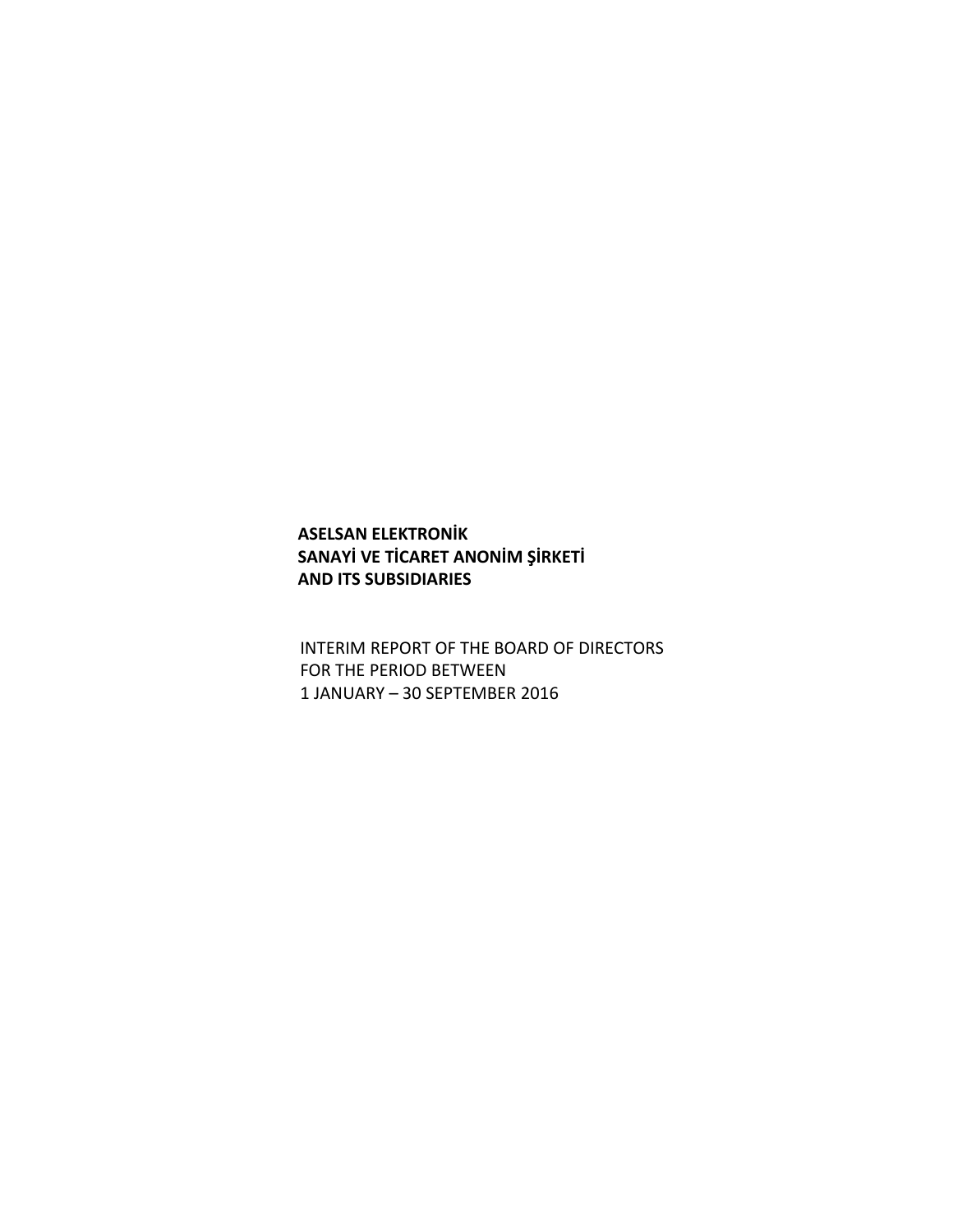# Content **Content Content Content**

| 1.  |                                                                                                                                                                                                                                                                                                                                                           |
|-----|-----------------------------------------------------------------------------------------------------------------------------------------------------------------------------------------------------------------------------------------------------------------------------------------------------------------------------------------------------------|
| 2.  | Commercial title and trade registry number of the company and contact information pertaining to its                                                                                                                                                                                                                                                       |
| 3.  |                                                                                                                                                                                                                                                                                                                                                           |
| 4.  | The Company's capital and partnership structure with the changes during the accounting period  3                                                                                                                                                                                                                                                          |
| 5.  | Reporting period, title of the partnership, names, surnames and jurisdiction of the chairman, members and the<br>managing members who served in the board of directors during the period, the term of office of the duties                                                                                                                                |
| 6.  | Main factors that affect the performance of the company, significant changes occurred in the environment<br>where company is active, policies implemented by the company with respect to these changes, investment and                                                                                                                                    |
| 7.  |                                                                                                                                                                                                                                                                                                                                                           |
| 8.  |                                                                                                                                                                                                                                                                                                                                                           |
| 9.  | Other issues not included in the financial statements but which would be beneficial to the users  10                                                                                                                                                                                                                                                      |
| 10. | Significant events between 1 January - 30 September 2016 accounting period and the Board of Directors                                                                                                                                                                                                                                                     |
| 11. | Anticipations for the development of the company, significant developments with respect to company activities<br>and financial status, to observe whether past period targets were reached or not, whether the general<br>assembly resolutions were fulfilled or not, and in the event the targets were not reached and the resolutions                   |
| 12. |                                                                                                                                                                                                                                                                                                                                                           |
| 13. |                                                                                                                                                                                                                                                                                                                                                           |
| 14. | Amendments to the Articles of Association during the period along with the grounds  14                                                                                                                                                                                                                                                                    |
| 15. |                                                                                                                                                                                                                                                                                                                                                           |
| 16. |                                                                                                                                                                                                                                                                                                                                                           |
| 17. |                                                                                                                                                                                                                                                                                                                                                           |
| 18. | Comments including the qualities of the production units of the company along with the capacity utilization<br>rates and their developments, general capacity utilization rate, developments in the manufacturing of the<br>products and services which are subjects of activity, amounts, quality, circulation and the prices compared with              |
| 19. | The prices, sales revenues, sales conditions of the products and services which are subjects of activity with their<br>improvements within the year, developments in the yield and productivity parameters and the reasons of the                                                                                                                         |
| 20. | The basic ratios regarding profitability and liabilities, as calculated on the basis of the financial statements,<br>sales, efficiency, income generation capacity, profitability and liabilities/equity ratios in comparative basis with<br>prior period and information about other matters and future expectations and risks that has been prepared in |
| 21. |                                                                                                                                                                                                                                                                                                                                                           |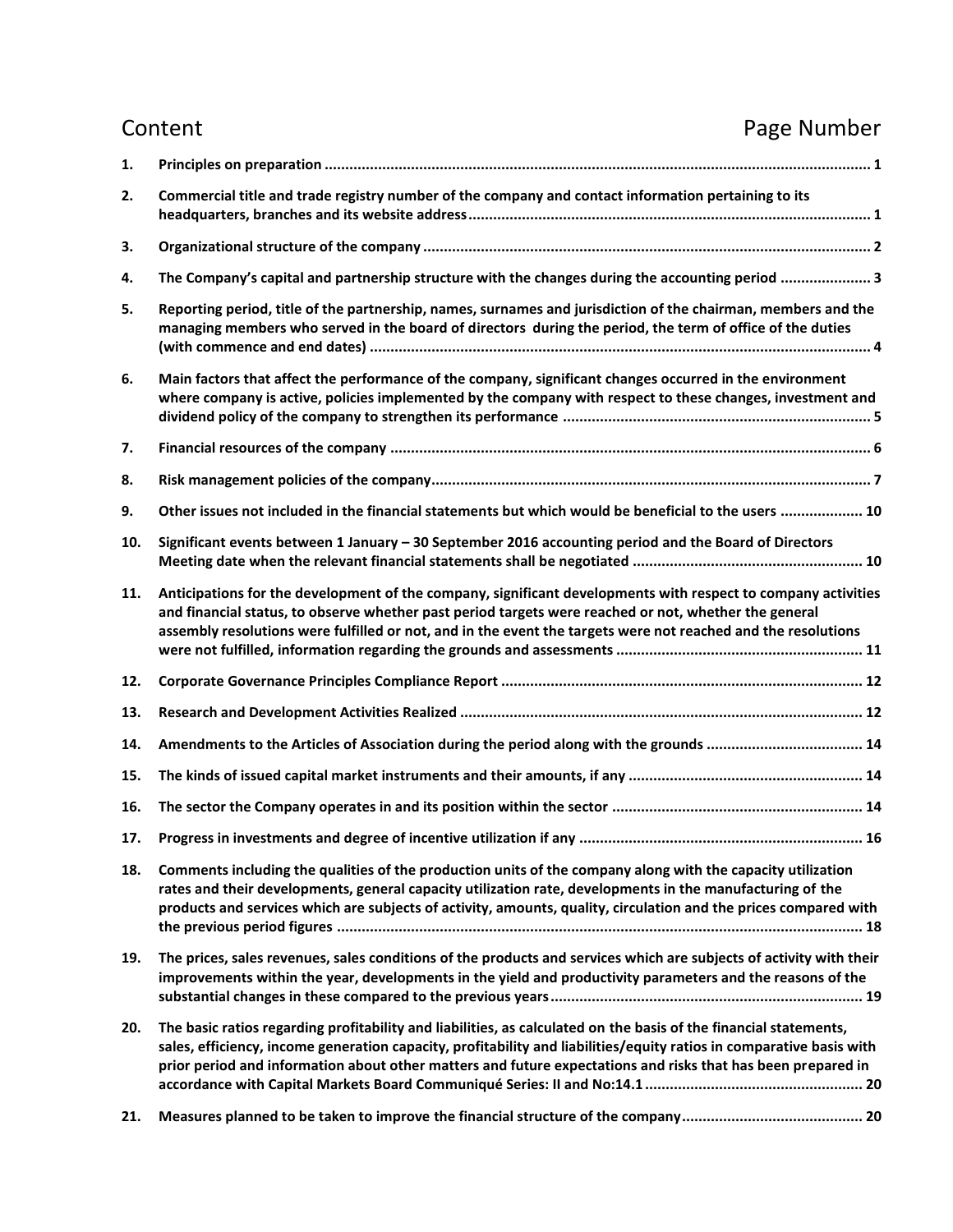| 22. | Changes in the top management within the period and the names and surnames of the ones who are on duty 21                                                                                                                                                                                                                                                                                                                                                         |
|-----|-------------------------------------------------------------------------------------------------------------------------------------------------------------------------------------------------------------------------------------------------------------------------------------------------------------------------------------------------------------------------------------------------------------------------------------------------------------------|
| 23. | Total amounts of the financial benefits such as attendance fee, remuneration, premium, bonus payments, share                                                                                                                                                                                                                                                                                                                                                      |
| 24. | Information regarding the allowances granted to the managing members and the senior executives with the<br>travel, accommodation and representation expenses and financial benefits in kind, insurances and total                                                                                                                                                                                                                                                 |
| 25. | Personnel and workers turnover, collective agreement implementations, rights and benefits provided to the                                                                                                                                                                                                                                                                                                                                                         |
| 26. |                                                                                                                                                                                                                                                                                                                                                                                                                                                                   |
| 27. |                                                                                                                                                                                                                                                                                                                                                                                                                                                                   |
| 28. | Information regarding the shares of the companies subject to consolidation in the parent company 24                                                                                                                                                                                                                                                                                                                                                               |
| 29. | As for the preparation process of the consolidated financial statements; comments with respect to the principal<br>factors of the internal audit, internal control and risk management systems of the Group and opinion of the                                                                                                                                                                                                                                    |
| 30. | Direct and indirect affiliates of the company and information regarding the share ratios 24                                                                                                                                                                                                                                                                                                                                                                       |
| 31. |                                                                                                                                                                                                                                                                                                                                                                                                                                                                   |
| 32. | Comments with respect to the private audit and governmental audit realized within the activity period 25                                                                                                                                                                                                                                                                                                                                                          |
| 33. | Information regarding the lawsuits filed against the company which would have an impact on the financial                                                                                                                                                                                                                                                                                                                                                          |
| 34. | Comments with respect to the administrative and judicial sanctions applied to the company and the managing                                                                                                                                                                                                                                                                                                                                                        |
| 35. | If it is an affiliate company, the legal transactions carried out in favor of the parent company or its affiliate with<br>the parent company, with an affiliate company connected to the parent company with the direction of the<br>parent company and all other measures taken or avoided to be taken in favor of the parent company or its                                                                                                                     |
| 36. | If it is an affiliate company, whether any counter performance was realized for each legal transaction according<br>to the known status and conditions at the time the legal transaction mentioned in article 35 was realized or at<br>the time the measures were taken or avoided to be taken and whether the company incurred losses due to the<br>taken or avoided measure and if the company incurred losses to observe whether this was equalized or not  26 |
| 37. | The determination and management assessment with respect to the company's unpaid capital or whether the                                                                                                                                                                                                                                                                                                                                                           |
| 38. | The status of owning directly or indirectly five, ten, twenty, twenty five, thirty three, fifty, sixty seven or one<br>hundred percent of the shares representing the capital of an equity company or in the event that the                                                                                                                                                                                                                                       |
| 39. |                                                                                                                                                                                                                                                                                                                                                                                                                                                                   |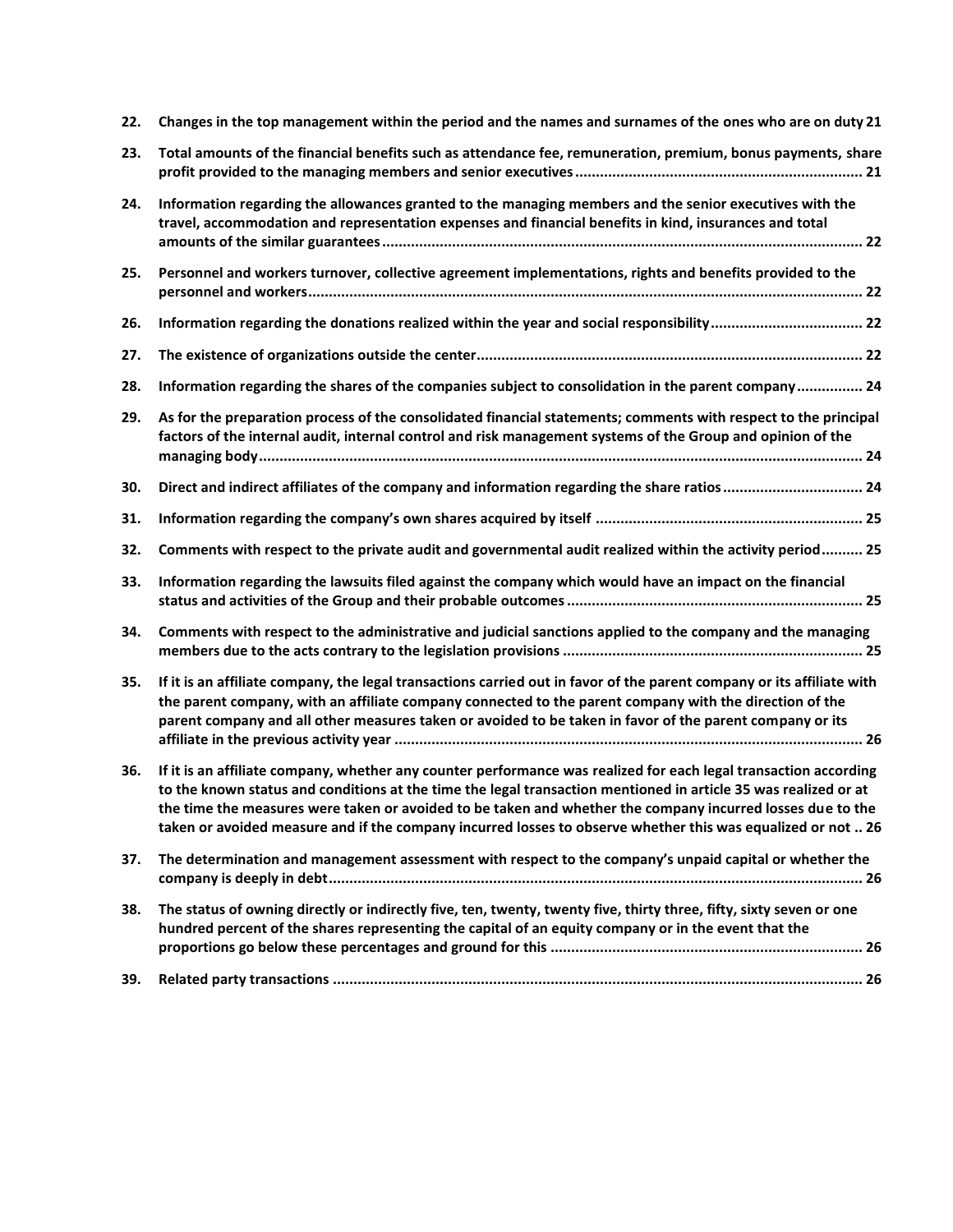# REPORT OF THE BOARD OF DIRECTORS FOR THE PERIOD BETWEEN 01 JANUARY – 30 SEPTEMBER 2016

# <span id="page-3-0"></span>**1. Principles on preparation**

The interim period report of the Board of Directors is prepared on the basis of Communiqué Series II, No: 14.1 "Principles of Financial Reporting in Capital Markets" dated 13 June 2013.

Company and ASELSAN Bakü Şirketi ("ASELSAN Bakü"), Mikroelektronik Ar-Ge Tasarım ve Ticaret Limited Şirketi ("Mikro AR-GE") and ASELSANNET Elektronik ve Haberleşme Sistemleri Sanayi Ticaret İnşaat ve Taahhüt Limited Şirketi ("ASELSANNET"), which is a subsidiary of the Company operating in the same sector and whose financial statements are consolidated will be mentioned in the following notes as "Group" in the report.

ASELSAN Hassas Optik Sanayi ve Ticaret Anonim Şirketi ("ASELSAN Optik"), ASELSAN Bilkent Mikro Nano Teknolojileri Sanayi ve Ticaret Anonim Şirketi ("ASELSAN Bilkent"), IGG ASELSAN Integrated Systems LLC ("IGG ASELSAN"), Kazakhstan ASELSAN Engineering LLP ("ASELSAN Kazakhstan") and ASELSAN Middle East PSC LTD ("ASELSAN Jordan") have been consolidated by equity method .

# <span id="page-3-1"></span>**2. Commercial title and trade registry number of the company and contact information pertaining to its headquarters, branches and its website address**

| Company                                             | <b>Type</b>       | Country/City                             | <b>Address</b>                                                                                       | <b>Telephone/Fax</b>                                       | <b>Web site</b>        |
|-----------------------------------------------------|-------------------|------------------------------------------|------------------------------------------------------------------------------------------------------|------------------------------------------------------------|------------------------|
| <b>ASELSAN Elektronik</b><br>Sanayi ve Ticaret A.S. | Headquarters      | Turkey/<br>Ankara                        | Mehmet Akif Ersoy<br>Mahallesi 296, Cad, No:16<br>06370 Yenimahalle/Ankara                           | Telephone: +90 (312) 592 1000<br>Fax: +90 (312) 354 1302   | www.aselsan.<br>com.tr |
| <b>ASELSAN South Africa</b><br><b>Branch</b>        | <b>Branch</b>     | Republic of<br>South Africa/<br>Pretoria | Building 4, Room 005 CSIR<br>Campus, Meiring Naude<br>Drive, Pretoria Gauteng,<br>0001, South Africa | Telephone :+27 (0) 12 349 2613<br>Fax: +27 (0) 12 349 2544 |                        |
| ASELSAN Macedonia<br><b>Branch</b>                  | <b>Branch</b>     | Macedonia/S<br>kopje                     | Ankarska 29A, 1000<br>Skopje/Macedonia                                                               |                                                            |                        |
| <b>BAE Contact Office</b>                           | Contact<br>Office | BAE/<br>Abu Dhabi                        | Industrial City of Abu Dhabi<br>1, Plot 22J1 PO Box:<br>133627 Abu Dhabi/UAE                         | Telephone: +971 2 550 8808<br>Fax: +971 2 550 8812         |                        |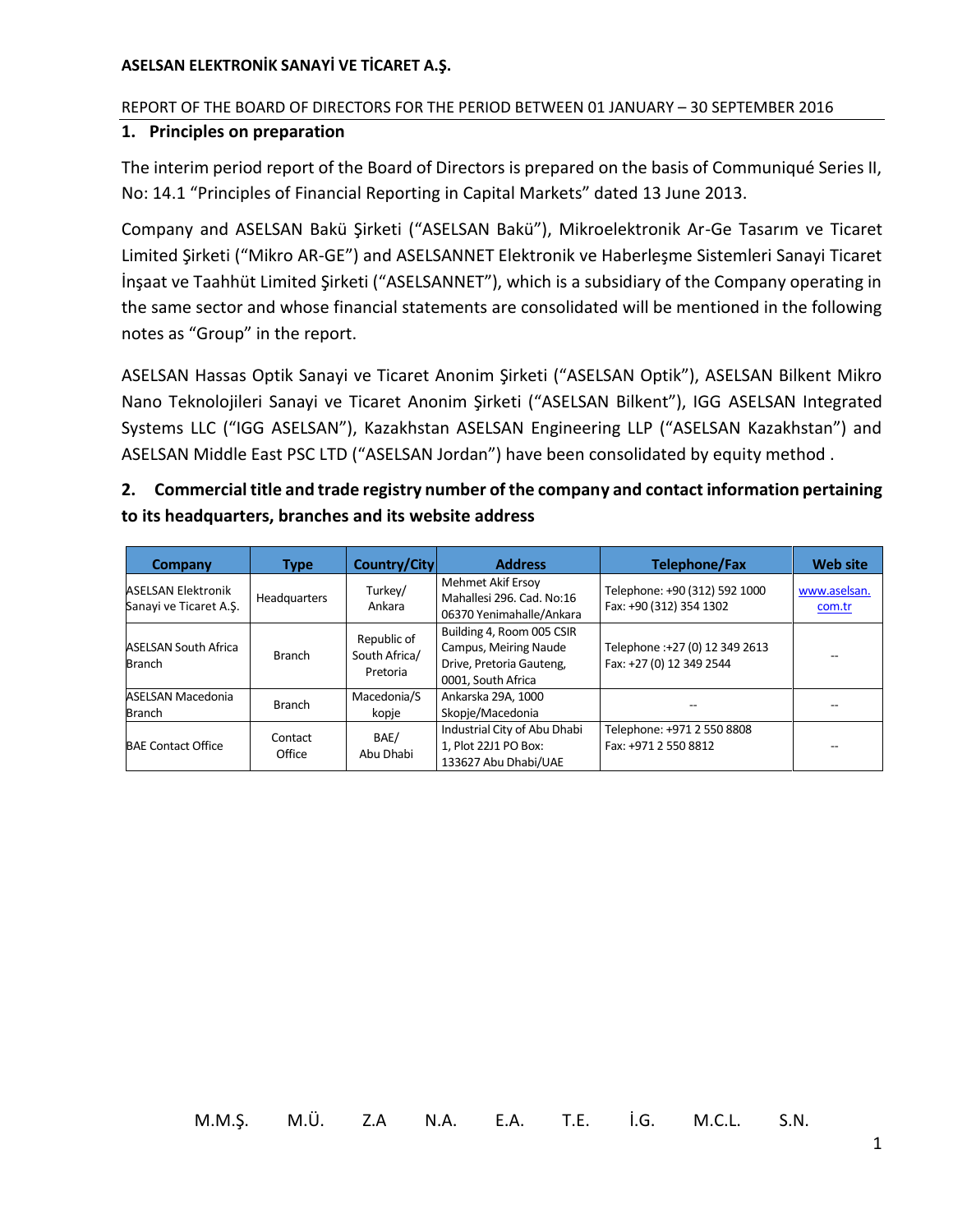### REPORT OF THE BOARD OF DIRECTORS FOR THE PERIOD BETWEEN 01 JANUARY – 30 SEPTEMBER 2016

# <span id="page-4-0"></span>**3. Organizational structure of the company**

The Company's organization al structure has been reorganized on 30 May 2016. In accordance with the changes, the Board of Directors Consultants and Board of Directors Planning and Coordination Management has been established and organized under the Board of Directors. Furthermore the Marketing Directorate has been established and organized under the General Directoriate.



Within this scope, the Company has been restructured under five Vice Presidencies that will carry the production and engineering tasks, which are; Communication and Information Technologies (HBT), Microelectronics, Guidance and Electro-Optics (MGEO), Defense Systems Technologies (SST), Radar, Electronic Warfare and Intelligence Systems (REHİS) and Transportation, Security, Energy and Automation Systems (UGES).

In order for General Management to fulfill planning at strategic level, pursuing and assessing functions in a more efficient way, four different Vice Presidencies have been constituted as Financial Management Vice Presidency, Corporate Services Vice Presidency, Technology and Strategy Vice Presidency and Human Resources Management Vice Presidency in addition to Marketing Directorate and Legal Affairs .

The Internal Audit Department, Board of Directors Planning and Coordination Management and Board of Directors Consultants has been established under the Board of Directors.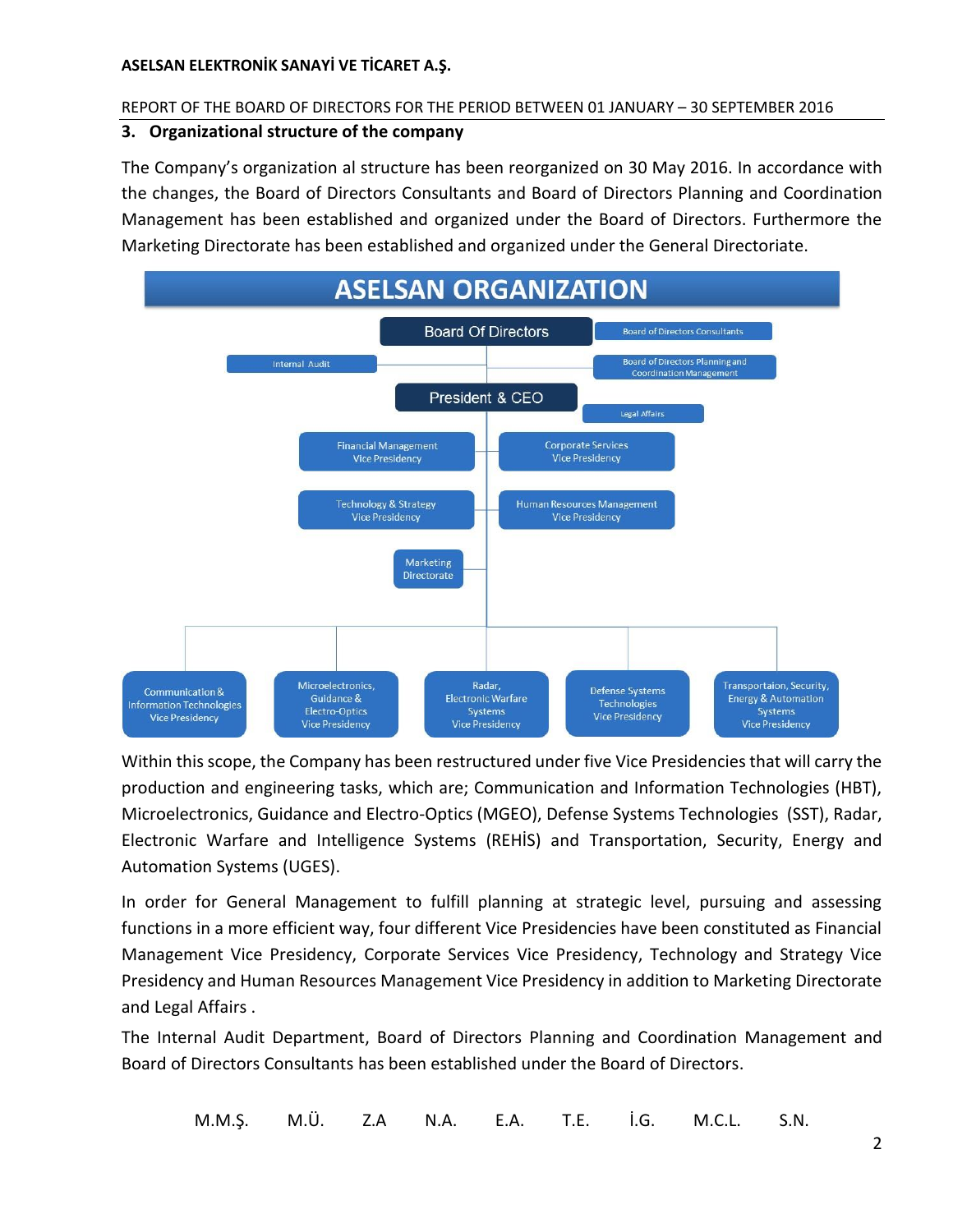# REPORT OF THE BOARD OF DIRECTORS FOR THE PERIOD BETWEEN 01 JANUARY – 30 SEPTEMBER 2016

The Company maintains engineering operations in Ankara, METU Teknokent; production and engineering operations in Macunköy, Akyurt and Gölbaşı. General Management is located in Ankara Macunköy. Also, SST and REHİS Sector Presidency management offices and Product Support Management of UGES Sector Presidency are located in Istanbul Teknopark.

# <span id="page-5-0"></span>**4. The Company's capital and partnership structure with the changes during the accounting period**

The capital structure as of 30 September 2016 and 31 December 2015 are as follows:



| <b>Partners</b>                         | <b>Share</b><br>(%) | 30 September 2016<br>(Thousand TL) | <b>Share</b><br>(%) | <b>31 December 2016</b><br>(Thousand TL) |
|-----------------------------------------|---------------------|------------------------------------|---------------------|------------------------------------------|
| Turkish Armed Forces Foundation (TSKGV) | 84,58               | 845.826                            | 84,58               | 422.913                                  |
| Quoted in stock exchange                | 15,30               | 153.019                            | 15,30               | 76.509                                   |
| Axa Sigorta A.Ş.                        | 0,12                | 1.155                              | 0,12                | 578                                      |
| Nominal capital                         | 100                 | 1.000.000                          | 100                 | 500.000                                  |
| Share capital adjustment                |                     | 98.621                             | $\qquad \qquad$     | 100.321                                  |
| Inflation adjusted capital              |                     | 1.098.621                          |                     | 600.321                                  |

Registered capital ceiling of the Company is TL 1.000.000 Thousand (TL one billion). The nominal capital of the Company is TL 1.000.000 Thousand (TL one billion) and is divided into 100.000.000.000 (one hundred billion) shares, each having a nominal value of 1 kurus (1% of 1 Turkish Lira).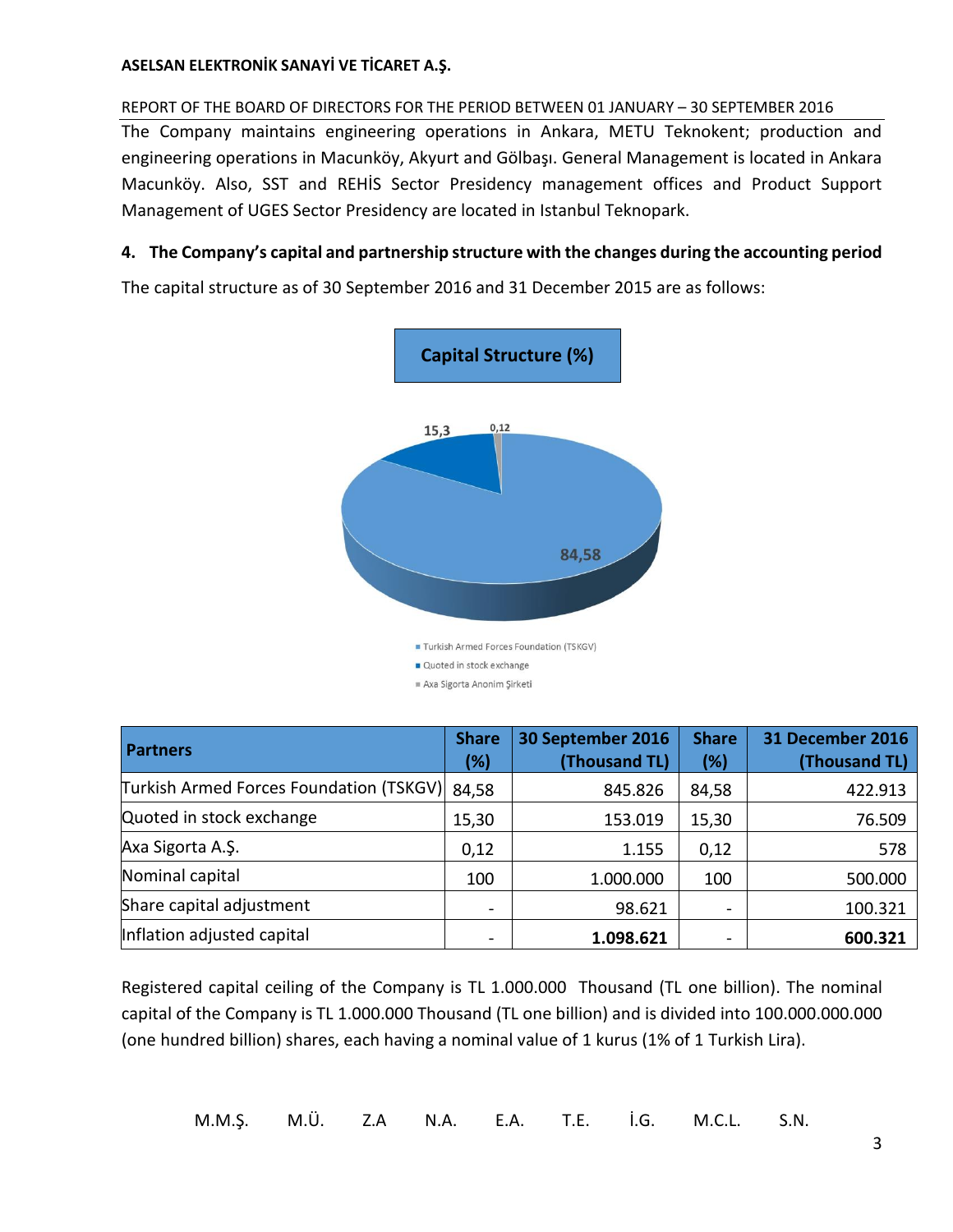# REPORT OF THE BOARD OF DIRECTORS FOR THE PERIOD BETWEEN 01 JANUARY – 30 SEPTEMBER 2016

60.545.454.546 (sixty billion five hundred and fourty five million four hundred and fifty four thousand five hundred and fourty six) of the shares are Group A shares and 39.454.545.454 (thirty nine billion four hundred and fifty four million five hundred and fourty five thousand four hundred and fifty four) of the shares are Group B Shares. All shares are in the name of the holder.

Group A shares are nominative preferred shares and 6 of the Members of the Board of Directors are elected among the Group A preferred shareholders or among the candidates designated by them.

No change has occurred in the shareholders' structure and the Company's capital during the period. In the accounting year. The operations regarding that the issued capital amounting to TL 500.000 Thousand has increased to TL 1.000.000 Thousand by bonus issue from domestic funding have been completed and the capital increased through bonus issue amounting to TL 1.000.000 Thousand was published in Official Journal No 9080 of 23 May 2016. The transactions with regard to capital contribution have been finalised by performing representative share on 25 May 2016.

# <span id="page-6-0"></span>**5. Reporting period, title of the partnership, names, surnames and jurisdiction of the chairman, members and the managing members who served in the board of directors during the period, the term of office of the duties (with commence and end dates)**

The report comprises the events took place during the period 1 January-30 September 2016. The title of the main shareholder in the report is ASELSAN Elektronik Sanayi ve Ticaret A.Ş.

# **Members of the Board of Directors**

Pursuant to the provisions of the Company Articles of Association, the Board of Directors comprise of 6 members to be elected among the Group A preferred shareholders or among the candidates designated by them along with the 3 independent members to be elected in scope of the Capital Markets Board of Turkey (CMB) regulations which make 9 members in total.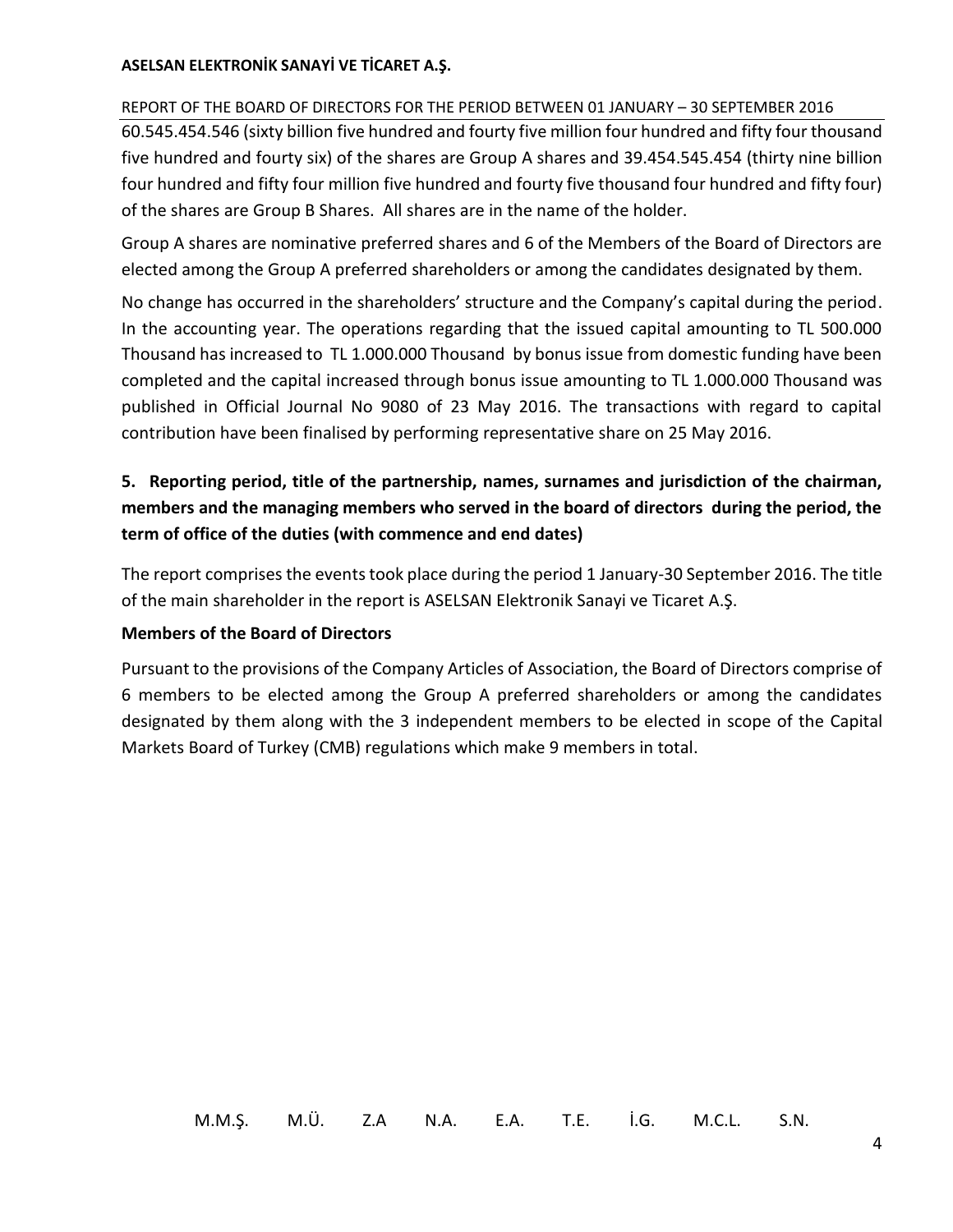REPORT OF THE BOARD OF DIRECTORS FOR THE PERIOD BETWEEN 01 JANUARY – 30 SEPTEMBER 2016 Information regarding the Members of the Board of Directors elected during the General Assembly Meeting held on 31 March 2016 are as follows:

| <b>MEMBERS OF BOARD OF DIRECTORS</b> |                                |                                                                    |                                 |  |  |  |
|--------------------------------------|--------------------------------|--------------------------------------------------------------------|---------------------------------|--|--|--|
| <b>Name and Surname</b>              | <b>Position</b>                | <b>Date of General</b><br><b>Assembly for</b><br><b>Assignment</b> | <b>End of Term</b><br>of Office |  |  |  |
| Mustafa Murat ŞEKER                  | Chairman/ Managing Member      | 15 May 2013                                                        | <b>March 2017</b>               |  |  |  |
| Murat ÜÇÜNCÜ                         | Vice Chairman/ Managing Member | 15 May 2013                                                        | <b>March 2017</b>               |  |  |  |
| Ziya AKBAŞ                           | Independent Member             | 31 March 2014                                                      | <b>March 2017</b>               |  |  |  |
| Nazım ALTINTAŞ                       | Independent Member             | 31 March 2015                                                      | <b>March 2017</b>               |  |  |  |
| <b>Ercümend ARVAS</b>                | Independent Member             | 31 March 2016                                                      | <b>March 2017</b>               |  |  |  |
| <b>Turan EROL</b>                    | Member                         | 31 March 2016                                                      | <b>March 2017</b>               |  |  |  |
| İsmail GÜMÜŞTEKİN                    | Member                         | 31 March 2015                                                      | March 2017                      |  |  |  |
| <b>Mehmet Celalettin LEKESİZ</b>     | Member                         | 31 March 2016                                                      | March 2017                      |  |  |  |
| Sedat NAZLIBİLEK                     | Member                         | 25 June 2014                                                       | <b>March 2017</b>               |  |  |  |

The Members of the Board of Directors are entitled with the authorizations stipulated in the Turkish Code of Commerce (TCC) and in article 13 of the Articles of Association of the Company.

There is no authorization granted to the ruling shareholders with regard to the Company Management, members of the board of directors, senior executives and to their spouses and relatives up to second degree for them to perform acts which would cause conflict of interest with the Company or its affiliates or to compete.

There is not any ban on trading for board members with the Company, which they performed on their own or on behalf of someone else. There is no operation regarding the non-compete obligation by the members of the board.

# **Changes of Members of the Board of Directors during the Period 1 January – 30 September 2016:**

During the Ordinary General Assembly Meeting held on 31 March 2016, Mustafa Murat ŞEKER, Murat ÜÇÜNCÜ, İsmail GÜMÜŞTEKİN, Sedat NAZLIBİLEK, Turan EROL and Mehmet Celalettin LEKESİZ were elected as Member of Board of Directors for 1 year of service and Ziya AKBAŞ, Nazım ALTINTAŞ and Ercümend ARVAS were elected as Independent Member of Board of Directors for 1 year of service.

# <span id="page-7-0"></span>**6. Main factors that affect the performance of the company, significant changes occurred in the environment where company is active, policies implemented by the company with respect to these changes, investment and dividend policy of the company to strengthen its performance**

The Company pursues its business interests in defense sector. The five countries which have the largest defense sector expenditures during 2015 are the USA, China Saudi Arabia, Russia and the United Kingdom. While resources the USA has allocated to defense has decreased within the last five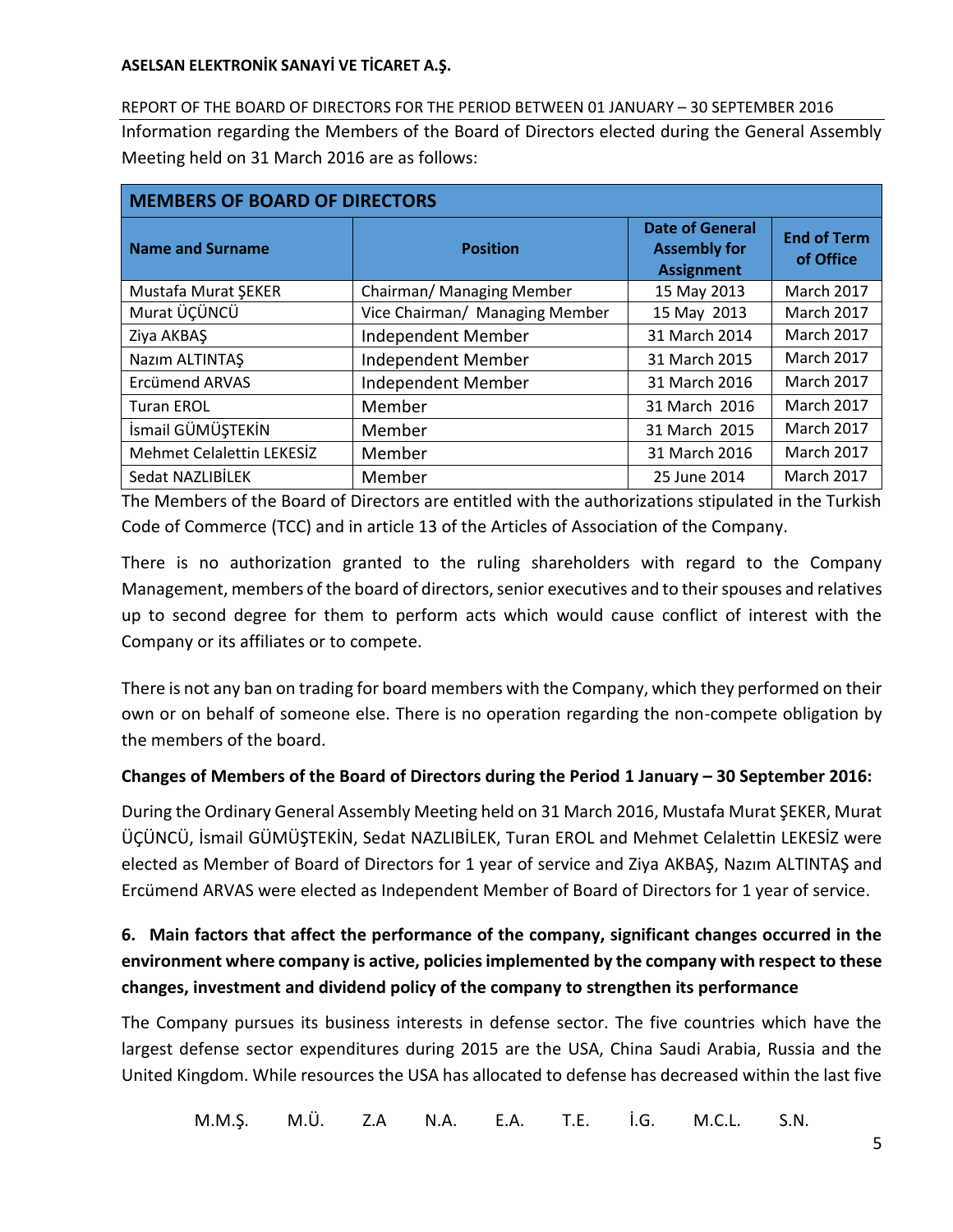# REPORT OF THE BOARD OF DIRECTORS FOR THE PERIOD BETWEEN 01 JANUARY – 30 SEPTEMBER 2016

years, resources allocated to defense has increased in China, Russia, Saudi Arabia and as a region Asia-Oceania. As of 2015 Turkey's annual defense expenditure has decreased from USD 17.1 Billion to USD 15.3 Billion due to the effect of foreign exchange rates within the last five years. Despite the decrease in the national defense expenditure, the Company's number of projects have increased by the years.

Due to the industry's nature defense projects are spread over years, furthermore a system project lasts approximately 4 to 5 years from its start to its delivery. As of 30 September 2016 long term plans which have been accordingly signed as contracts spread over years amounts to USD 5,7 Billion. The determination of target regions/countries and focusing on these markets for marketing and direct sales as well as engaging in joint productions, transfer of technology to/from international platform producers and strategic initiatives for sales to 3<sup>rd</sup> World Countries are concurrent to our sustainable growth objectives. Our structure coincides with our objective to operate in civilian electronic fields which require high technology.

The Company's revised profit distribution policy submitted to shareholders information during the General Board Meeting dated 31 March 2016, has been posted on [www.aselsan.com.tr](http://www.aselsan.com.tr/) website under Investor Relations/ Corporate Governance/Policies.

At the Ordinary General Assembly Meeting made in 31 March 2016; from the remaining distributable profit obtained after subtracting taxes statutory obligation from Company's operating profit in 2015,

- In accordance with Article 519/(1) of the Turkish Commercial Code, General Legal Reserves amounting to TL 4.520.958,43 is going to be allocated,
- Net distributable profit to the shareholders for the period, calculated in the framework of the profit distribution regulations and decisions of the Capital Markets Board is proposed as: Gross profit, TL 42.000.000 (Kurus 8,4 per share of TL 1 and 8,4 % on the basis of the capital) (net profit TL 35.700.000 – Kurus 7,14 per share of TL 1 and 7,14 % on the basis of the capital) as in the form of cash,
- In accordance with Article 519/(2) of the Turkish Commercial Code, General Legal Reserves amounting to TL 1.700.000 is going to be allocated,
- It has been decided that the remaining profit is going to be allocated as Excess Reserves, and distribution of the dividends to the shareholders are decreeded in three equal installments on the dates of 10 June 2016, 26 September 2016 and 1 December 2016.

# <span id="page-8-0"></span>**7. Financial resources of the company**

The most substantial financial resource of the Company comprises the advance/interim payments taken in scope of the executed agreements and by the profit gained by the main activities.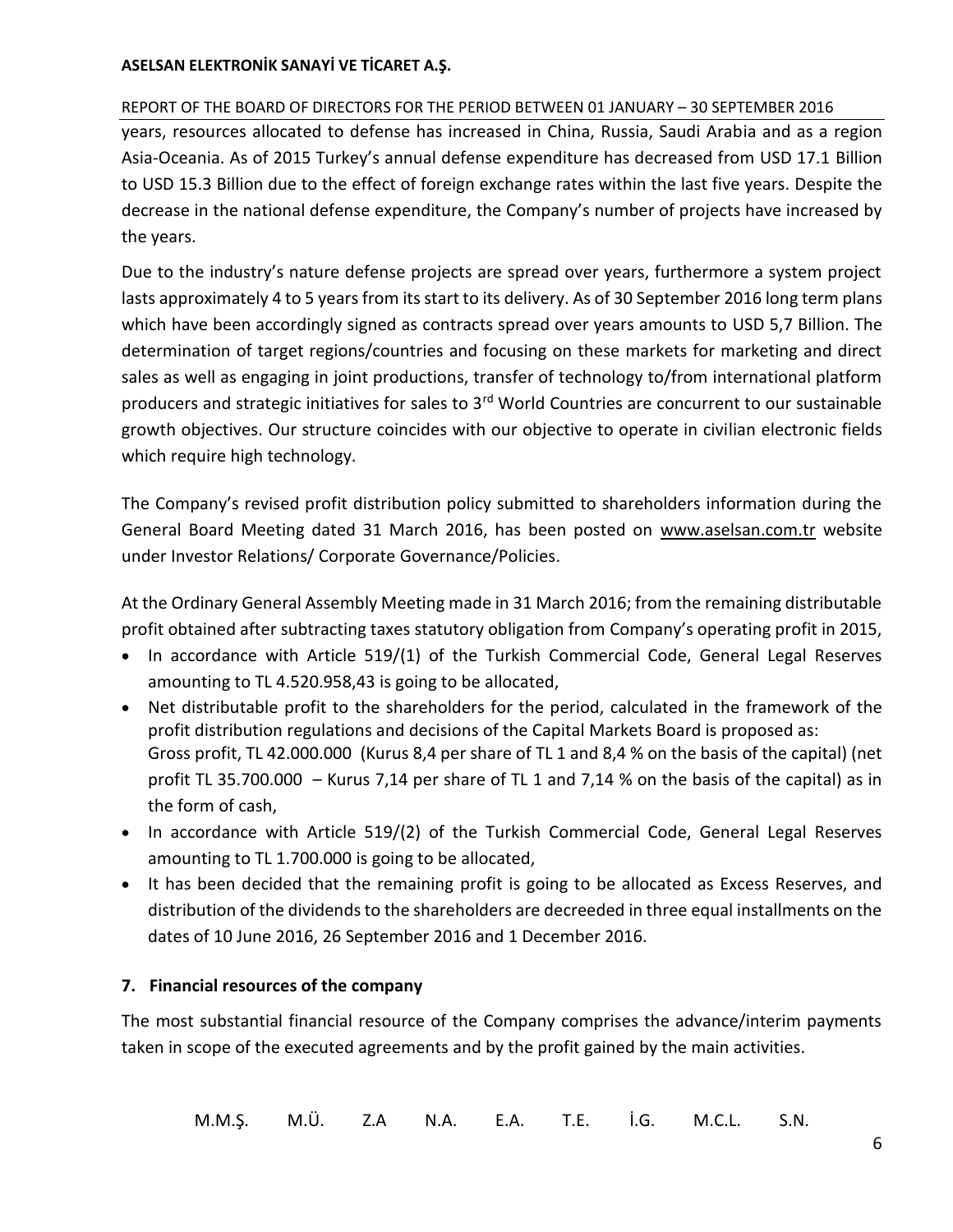# REPORT OF THE BOARD OF DIRECTORS FOR THE PERIOD BETWEEN 01 JANUARY – 30 SEPTEMBER 2016

During 1 January-30 September 2016 period, the cash requirements were met with the available cash inflow, cash inflows from other operating and use of Türk Eximbank export discounted foreign currency loan because of low cost. Within the scope of the Eximbank Loan Program, during 1 January-30 September 2016 period, "Discounted Foreign Currency Loan" was used with the following maturities respectively: USD 100,4 Million with 240 days of maturity. As of 30 September 2016, the credit balance borrowed from Türk Eximbank has been amounted to USD 90,4 Million.

Furthermore, DISF Loan obtained from Defense Industry Support Fund (DISF) in accordance with Defense Industry Execution Committee's Decision Risk is USD 54,3 Million as of 30 September 2016.

The loan amounting to TL 54,6 Million obtained from commercial banks has been paid and the company has no loan used from commercial banks as of 30 September 2016.

# <span id="page-9-0"></span>**8. Risk management policies of the company**

The Company's Board of Directors operates in a transparent, accountable, impartial and responsible manner. The President and Vice President are elected from the Board of Directors members furthermore Board of Directors Committee Presidents and committee members are elected as well.

# **a. Corporate Risk Management**

Company's Corporate Risk Management Policy; aims to have the appropriate risk reaction against uncertainties threatening the corporate existence of the Company and protect the Company's corporate identity, its employees, shareholders and parties' interests. Risk management has been an integrated part of corporate management. Information produced within the context of risk management activities is integrated into decision mechanisms.

In the Corporate Risk Management studies, "top down" and "bottom up" approaches are applied together and the significant risks which are at a critical level to affect the Company to reach its targets are defined and classified under Strategic, Operational, Managerial, Financial and External Factors and are submitted to the Board of Directors and Independent Audit Company along with the measures to be taken.

In order to identify the potential risks beforehand and to enable the management of these risks in compliance with the Company's risk-taking approach, an Early Detection and Management of Risk Committee who are members of Board of Directors was established in 2012.

The risks which have been defined and prioritized in accordance with the opinion and suggestion and in the scope of the operations carried out by the committee companywide are explained below.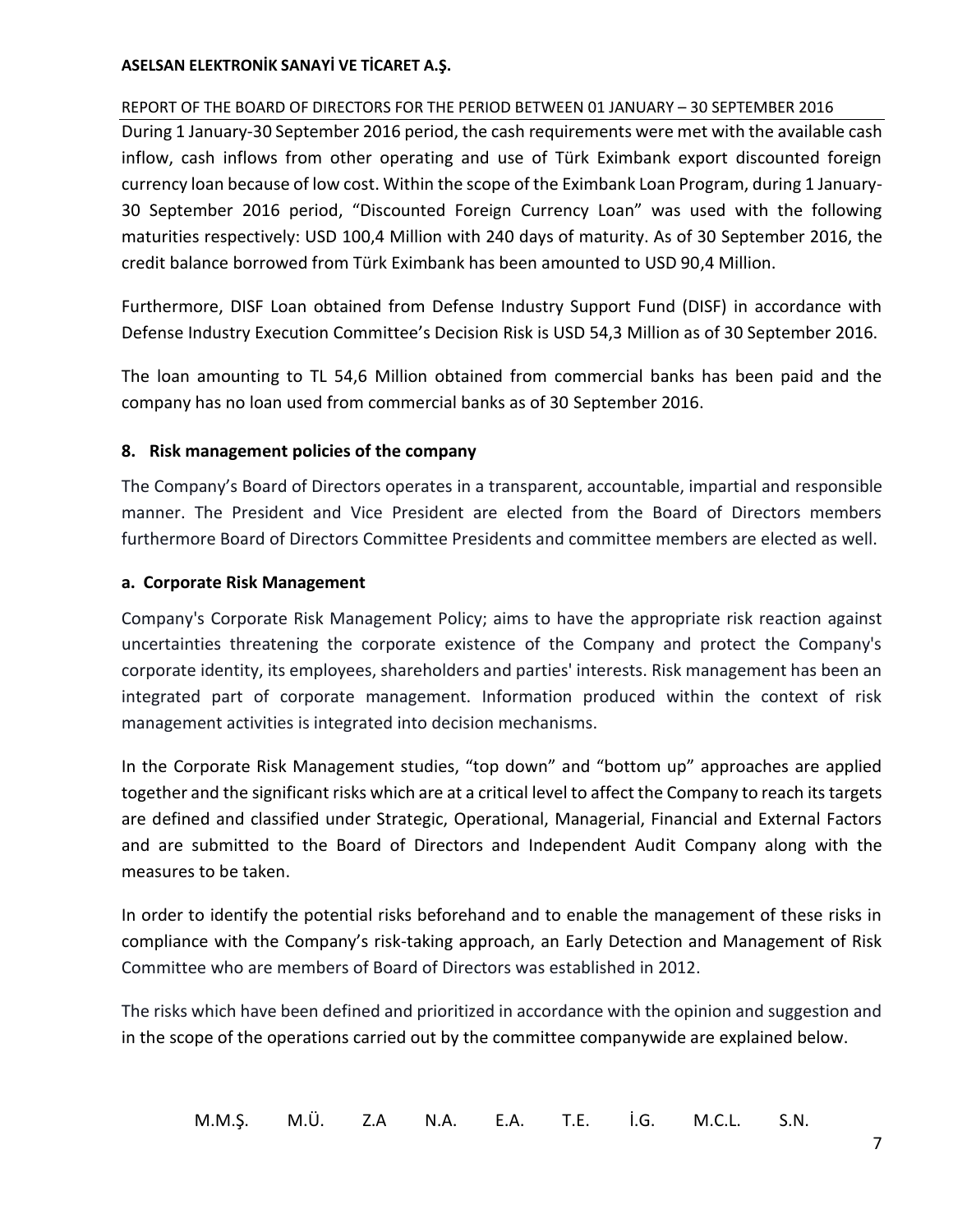# REPORT OF THE BOARD OF DIRECTORS FOR THE PERIOD BETWEEN 01 JANUARY – 30 SEPTEMBER 2016 **Difficulty to Increase Customer Variety and Number**

The main customers of the Company are State Institutions, especially Turkish Armed Forces. It brings about the steering of the Company's operations in accordance with the public demands.

Efforts to increase export sales and transferring the existing know-how to the private sector, is expected to minimize this risk.

# **Insufficiency In the Number of Qualified Subcontractor and Supplier**

Providing the sustainability of the quality of material and supply for the company which collaborates a large number of domestic and foreign suppliers and subcontractors has been capital of importance.

Furthermore, the issue of possessing the substructure of powerful subordinate industry has been placed emphasis with the purpose of mitigation of the risk arised from inability to achieve intended technical comptence, expertise and performance. Within this framework, the number of subcontractors collaborated has been increased.

# **Changes In The Global Economy and Decrease In The Defense Expenses**

Changes in the global economy have an impact on the economic activities of the countries and as a result may cause changes in their defense budgets. This situation brings along the risks of the demands of domestic or foreign customers lower from the expected level and also may have an impact on operational and functional indicators.

The current and potential economic developments, the economic and politic condition of particularly the countries which have collaborated and exported and the effect of these on the company have been followed and the projection regarding global development have been planned.

When the economic situation of Turkey is considered, strategies and financial precaution to minimize current and possible economic developments' negative effects and financial precautions have been evaluated constantly, and applied.

# **b. Financial Risk Management**

The financial risk in the financial risk management model of the Company have been identified as foreign exchange risk, interest risk, liquidity risk, credit risk and capital risk

Within the scope of the financial risk management, exchange risk, interest risk, liquidity risk, credit risk and capital risk which shall affect the assets and liabilities of the Company are defined, measured, managed and reported. Therefore, the adverse effects of the changes in financial markets on the Company's financial performance are minimized. In order to minimize the risks, the derivative financial tools are also utilized. Furthermore, financial risk management techniques have put to use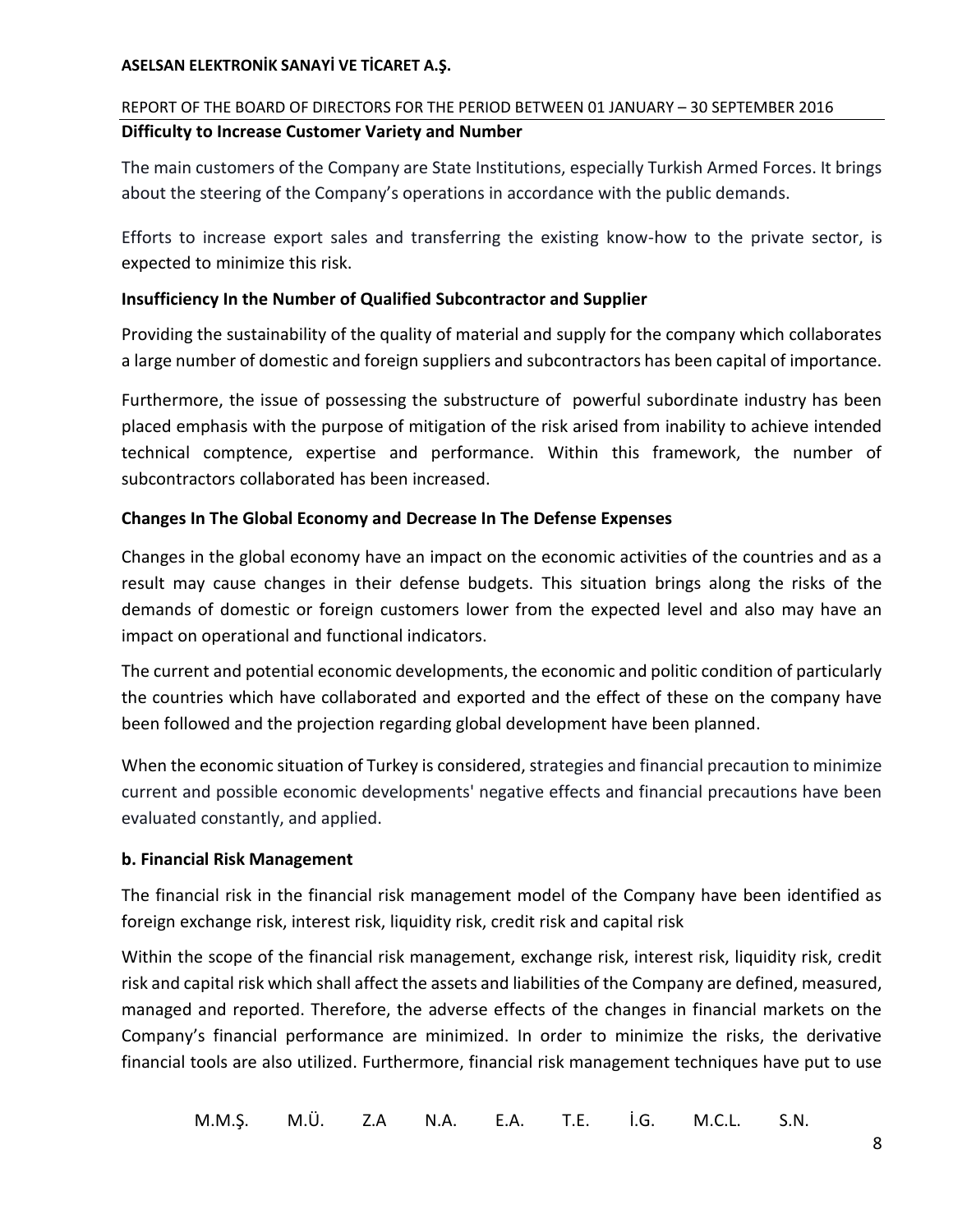# REPORT OF THE BOARD OF DIRECTORS FOR THE PERIOD BETWEEN 01 JANUARY – 30 SEPTEMBER 2016

in order that the return on the project is not affected from the inconsistency of cash inflows and outflows on the basis of currency which was formed within the projects and the deviation of the planned cash flow dates.

Financial risk management is also applied by the Company's subsidiaries and affiliates pursuant to the policies approved by their own managing bodies.

# **i. Foreign Exchange Risk and Management Policy**

The main principle in foreign exchange management is to minimize the impact of the foreign exchange fluctuations by preventing foreign exchange short or long positions.

To define foreign exchange risks, taking the periodical foreign exchange position into consideration, loss and profits which would arise from upwards or downwards changes are calculated and the possible impacts of the foreign exchange risk incurred are measured. In this scope, the possible changes in foreign currency sensitive assets and liabilities for prospective interim financial periods are considered and the foreign currency position is estimated.

The agreements signed between the company and the clients are heavily outside of the functional currency which is Turkish Lira. In the agreements, in order to do business, it is possible to take out advances during different periods of the agreements and these advances may be currencies outside of the functional currency. Within the framework of TAS 21 the effects of changes in foreign exchange rates standard, all advances taken outside of the functional currency are subject to valuation. Throughout the duration of the agreements, it is unavoidable to have changes in the exchange rates. As a result of these exchange rates, there could be exchange rate difference profits/losses due to delivery on a foreign currency type agreement, advance appropriation or collection.

# **ii. Interest Risk and Management Policy**

The interest risk is analyzed by calculating the difference between the assets sensitive to interest in a certain term and liabilities sensitive to interest. In the scope of fund management, a sensitivity test is carried out to measure the interest risk of the interest sensitive assets in the portfolio.

As of 30 September 2016, the balance of credit obtained from the Defence Industry Support Fund has been amounted to USD 54,3 Million. It is assessed that the relevant credit have not posed the interest risk.

Company has a USD 90,4 Million credit balance from Türk Eximbank as of 30 September 2016; which contains USD 70 Million and TL 60 Million. The interest rate of the loans is fixed during the maturity of 240 days. The Company does not have loans with variable interest rates therefore interest risk is considered to be low.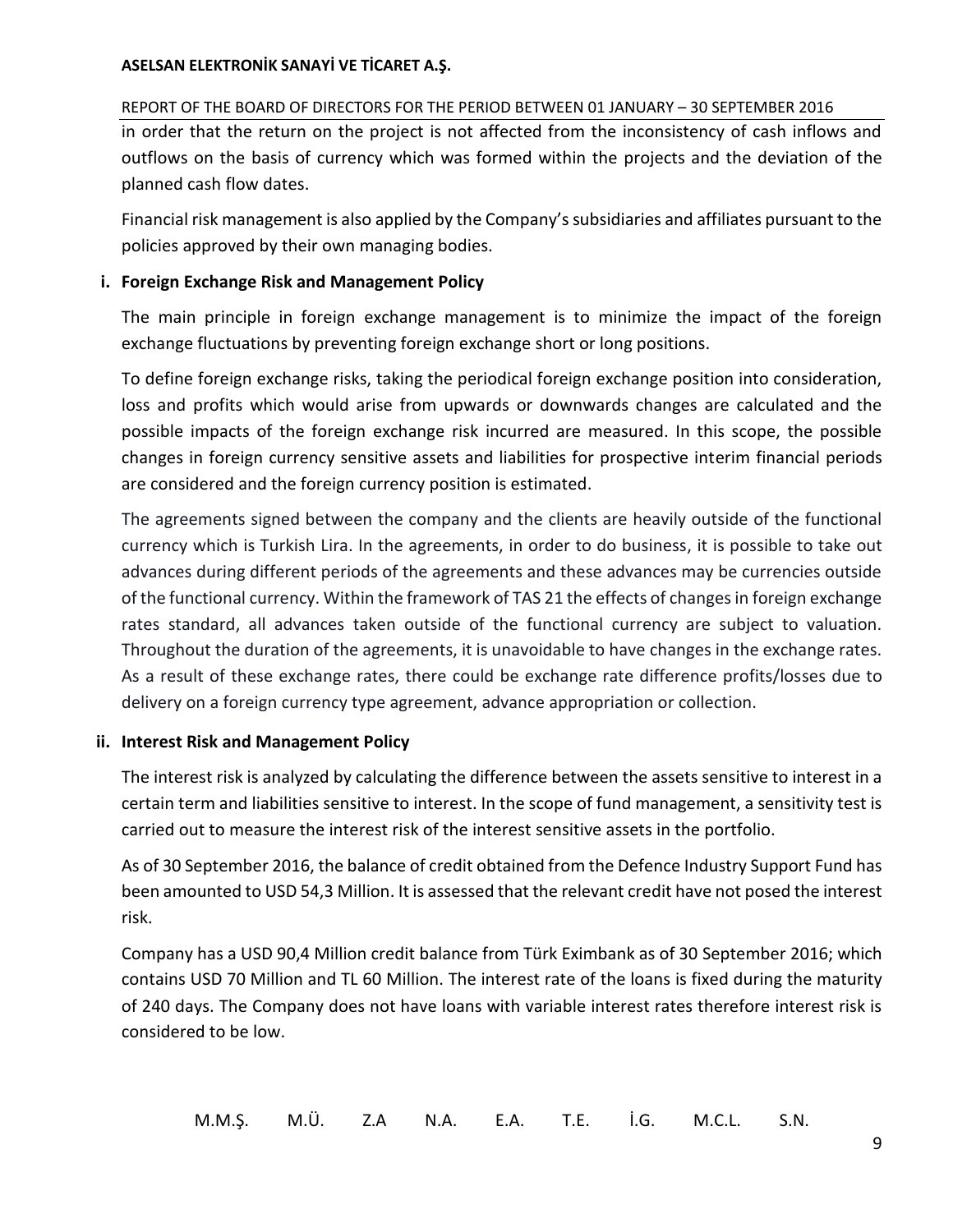# REPORT OF THE BOARD OF DIRECTORS FOR THE PERIOD BETWEEN 01 JANUARY – 30 SEPTEMBER 2016

# **iii. Liquidity Risk and Management Policy**

Liquidity Risk comprises the risks when the matured liabilities cannot be fulfilled, when the increase in assets cannot be funded and the risks which arise due to the transaction realized in non-liquid markets.

Liquidity risk is managed by considering short term liabilities, assets with high liquidity, anticipated cash flows and balance sheet maturity ladder. In this scope, sufficient level of cash and assets which may be convertible to cash is maintained, attention is paid that the Company finances its activities without using any loans and the resources of funding are varied by keeping the commercial bank credit limits ready for any instant cash requirement. As of 30 September 2016, 55% of the short-term and long-term liabilities are comprised by the advance payments taken and when this is considered, the liquidity risk is at low levels as no maturity inconsistencies are experienced in the working capital management.

# **iv. Credit Risk and Management Policy**

The substantial part of the Company's present credit balance are comprised by the performance bonds and advance payment guarantees (letter of guarantees) granted to the customers in scope of agreements and which are monitored off balance sheet. Within this scope to manage the credit limits at the banks, risk balances are monitored periodically and necessary transactions are done for the letter of guarantees related to the agreements of which the liabilities are fulfilled to be deducted from the risk.

# **v. Capital Risk Management**

In the capital management of the Company, enabling a debt-equity balance that would minimize the financial risks and costs to the lowest level is taken care of. The objective of the Company is to guarantee a consistent growth by means of the funds gained through its activities while providing its shareholders a regular dividend income.

# <span id="page-12-0"></span>**9. Other issues not included in the financial statements but which would be beneficial to the users**

 As of 30 September 2016, the Company has a backlog of USD 5,7 Billion and these orders include the period until 2025.

 No Extraordinary General Assembly was held during the period 1 January and 30 September 2016.

# <span id="page-12-1"></span>**10. Significant events between 1 January – 30 September 2016 accounting period and the Board of Directors Meeting date when the relevant financial statements shall be negotiated**

The amount of contracts signed after the balance date by the Group approximately USD 63 Million.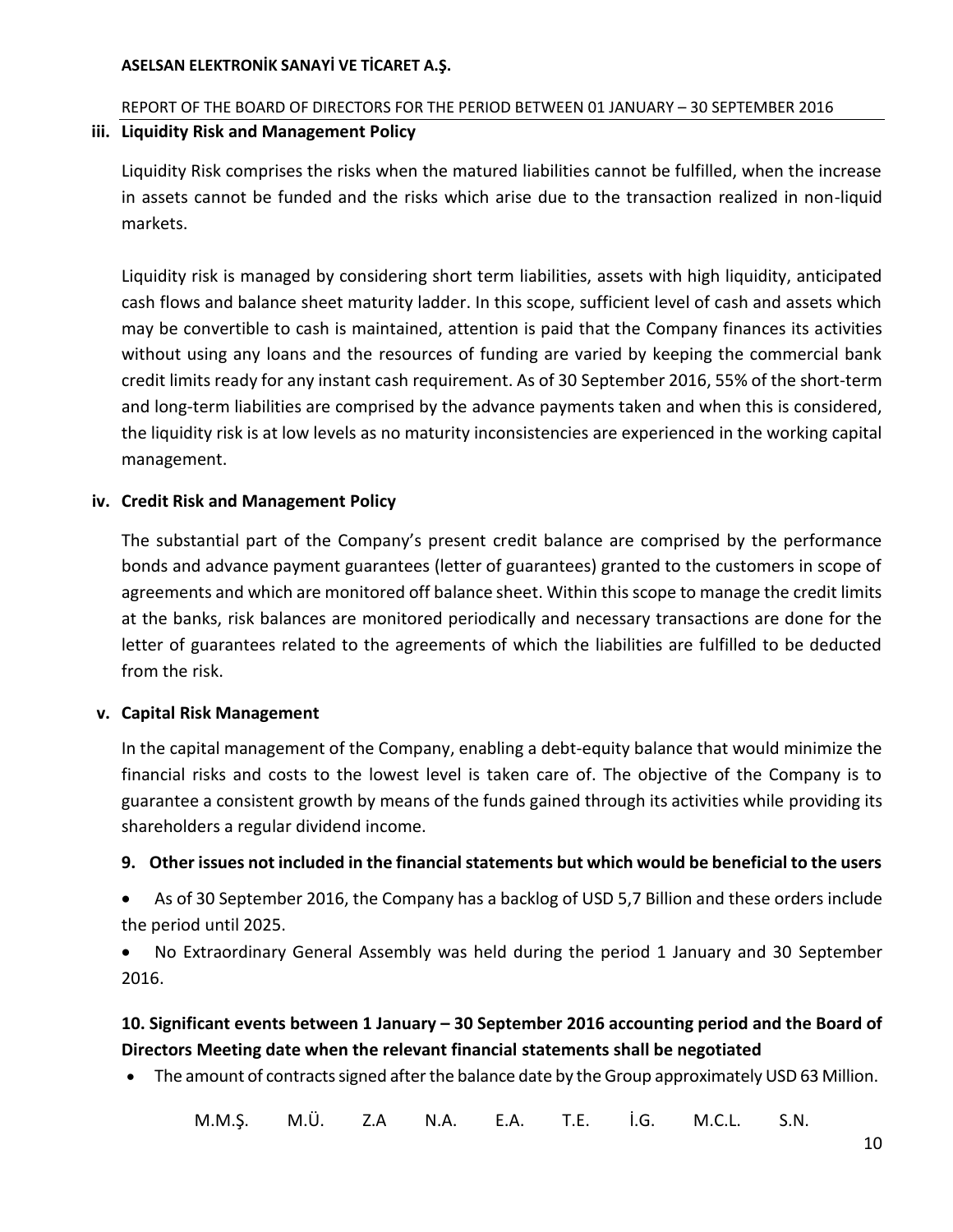# REPORT OF THE BOARD OF DIRECTORS FOR THE PERIOD BETWEEN 01 JANUARY – 30 SEPTEMBER 2016

 "ASELSAN Research Center", organized under the Technology and Strategy Management Vice Presidency, was approved by the Ministry of Science, Industry and Technology as an R&D Center on October 26<sup>th</sup> 2016. Thus, in addition to the existing 5 R&D Centers within the Sector Presidencies, it became the 6<sup>th</sup> R&D Center of the Company. In the ASELSAN Research Center, research projects are carried out in the field of Data Analysis, Compressed Detection, Deep Learning, Signal and Image Processing, Medical Imaging and Biotechnology which are determined among the key technologies of the future in line with the Company's technological development strategy.

<span id="page-13-0"></span>**11. Anticipations for the development of the company, significant developments with respect to company activities and financial status, to observe whether past period targets were reached or not, whether the general assembly resolutions were fulfilled or not, and in the event the targets were not reached and the resolutions were not fulfilled, information regarding the grounds and assessments**

Expectations of Group under normal circumstances regarding Group's consolidated financial results of 2016 shown below were disclosed to public:

| <b>Year 2016 Financial Goals</b>                               | <b>Ratio/Amount</b> |
|----------------------------------------------------------------|---------------------|
| Consolidated income growth (TL)                                | 16-20 %             |
| EBITDA Consolidated and adjusted without foreign exchange rate |                     |
| differences                                                    | 18-20 %             |
| Consolidated investment (property, plant and equipment and     | Approximately       |
| intangible assets) expenditure                                 | TL 340 Million      |
| Ratio of the consolidated R&D expenses financed by Company     |                     |
| resources to the consolidated sales                            | 6%                  |

These expectations are based n the yearly average of USD/TL parity to be 3,12 and EURO/TL parity to be 3,37.

The Company has been in the most prestigious list since 2006, "Defense News Top 100", which is published by "Defense News" magazine and is aimed to increase its ranking in the list.

In order to achieve the sustainable growth:

Our operations to establish an association company with TAQNIA DST in Saudi Arabia is ongoing.

Gölbaşı Facility investment has been substantially completed. As of the end of September, the level of machinery-equipment investment is summarized below:

 $\triangleright$  The USD 72,6 Million worth of machinery and equipment have been acquired.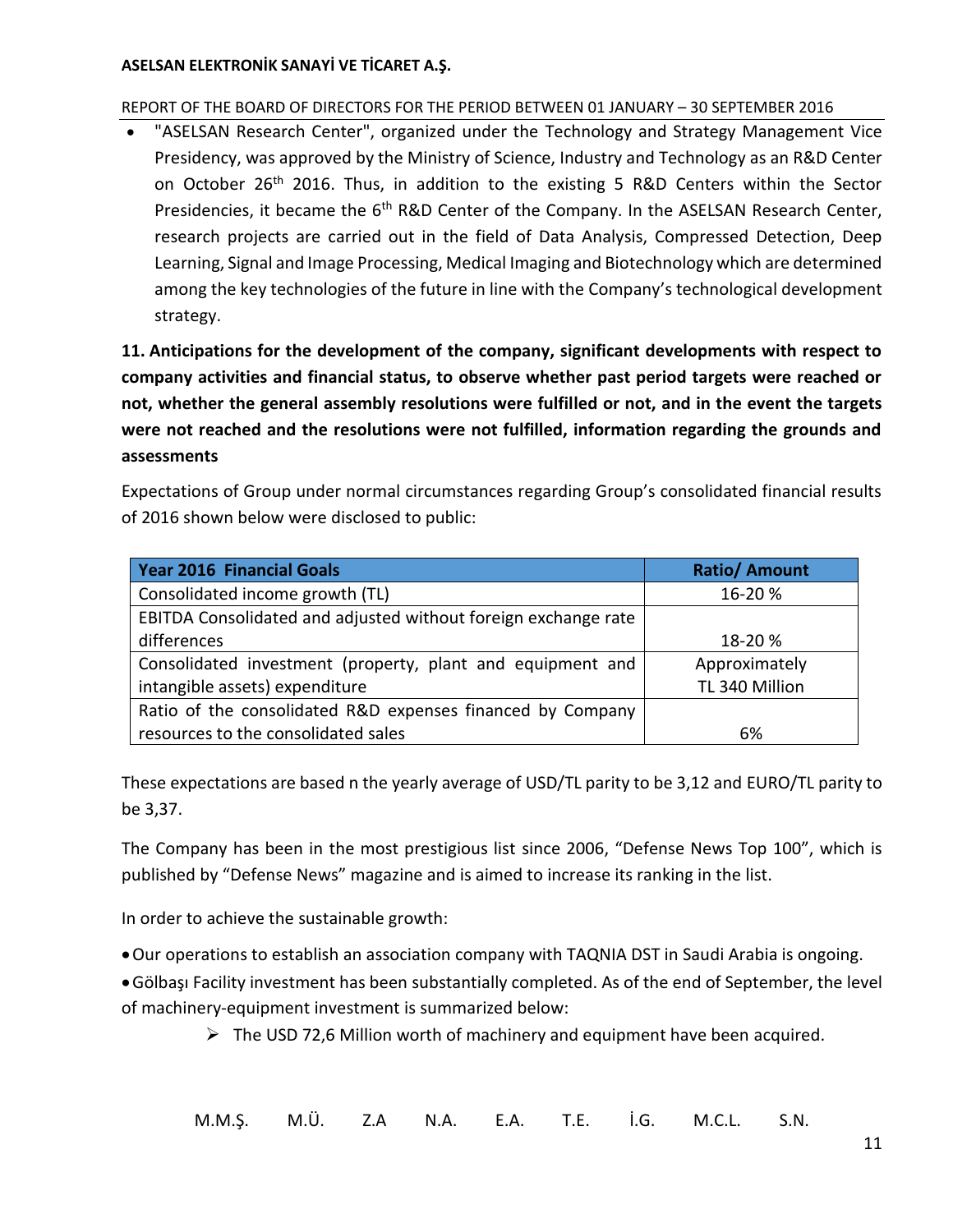# REPORT OF THE BOARD OF DIRECTORS FOR THE PERIOD BETWEEN 01 JANUARY – 30 SEPTEMBER 2016

- $\triangleright$  Orders worth USD 3,3 Million have been ordered to provide the remaining machinery and equipment.
- $\triangleright$  Approximately USD 11,1 Million worth of machinery and equipment will be ordered.

• The construction of the R&D Building located at the Cumhuriyet University Technopark has been completed. Optic production plant in Sivas Organized Industrial Site has been completed in end of the February 2016 and the plant has commenced the mass production in 1 March 2016. The official launch of the plant was practiced in 28 May 2016 and the production activities has been progress with three shifts.

ASELSAN Bilkent Micro Nanotechnology Industry and Trade Inc. titled company, which belongs 50% to ASELSAN and 50% to İhsan Doğramacı Bilkent University, was established with the purpose of producing every kind of semiconductor and micro and nano dimensional instruments including similar materials. Capital of the company is TL 18 Thousand and establishment was registered officially on 11 November 2014. The construction of facility was completed in January 2016. Works relating to obtain investmet materials are continuing. The facility is planned to start production during the fourth quarter of 2016.

 The quality and technological perspectives of the cooperation formed with the universities have been increased.

- The efforts to form an eco-system with the sub-industry companies and SME's have continued.
- Company will operate in civil electronic areas which demand high technology.
- Inorganic expansion will be also evaluated as well as organic expansion.

# <span id="page-14-0"></span>**12. Corporate Governance Principles Compliance Report**

The Report will be disclosed with the year-end annual report.

# <span id="page-14-1"></span>**13. Research and Development Activities Realized**

The Group, being a leading defense industry establishment developing advanced technology system solutions on land, air, naval and aerospace platforms, has given importance to Research and Development activities and technological gains and targets to spend approximately 6% of the annual turnover to its Research and Development activities financed with its own resources.

By monitoring all kinds of technological developments with respect to product/technology systems for land, air, naval and aerospace platforms, the design, development and production of product/technology which includes advanced technology on the basis of not only using the technology but also having a structure to transfer/sell the technology, it develops in national and international cooperation environments.

In order to increase the national contribution share in the projects, great effort is being paid for utilizing the existing local technological possibilities. For this purpose, cooperation with universities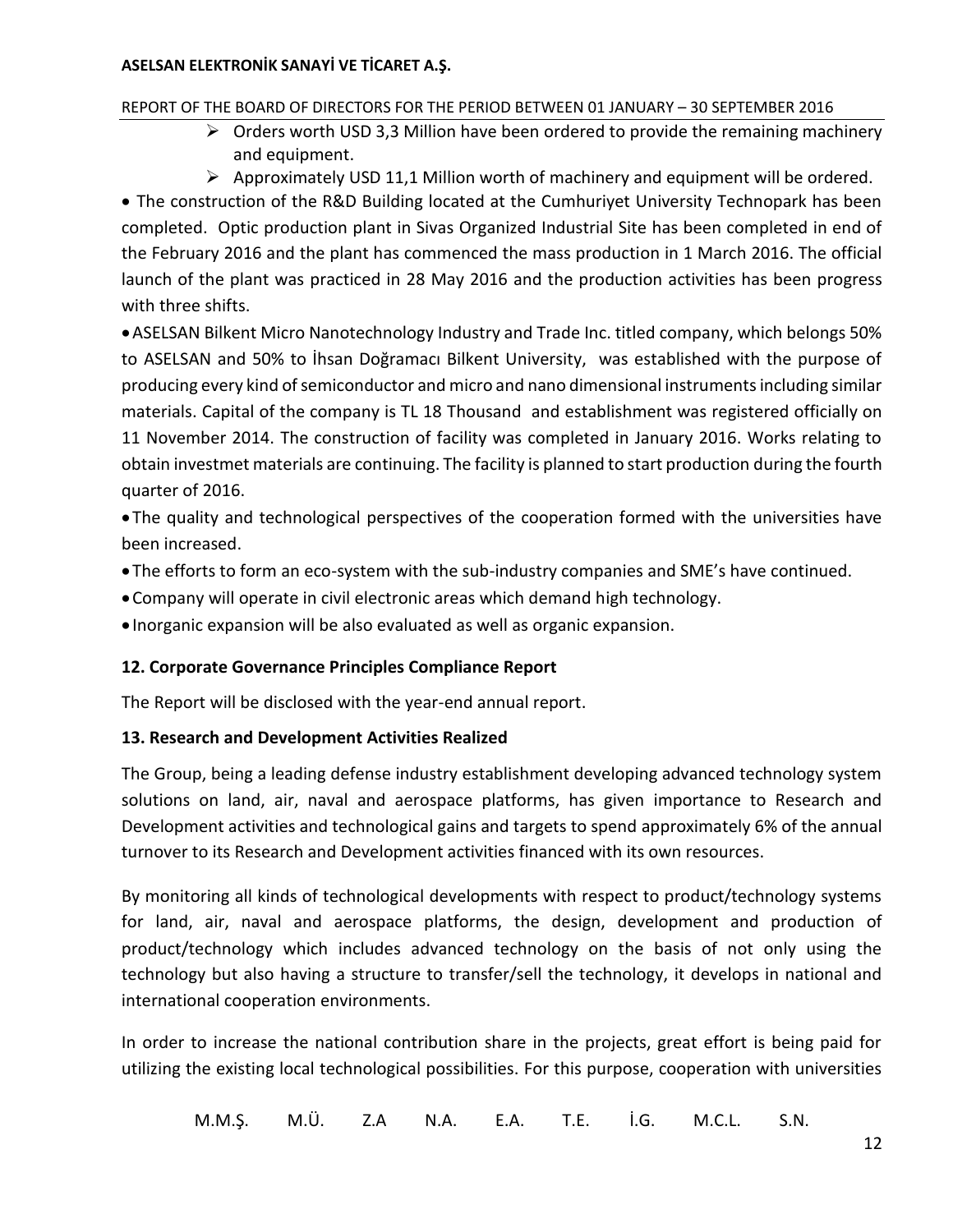REPORT OF THE BOARD OF DIRECTORS FOR THE PERIOD BETWEEN 01 JANUARY – 30 SEPTEMBER 2016 and some Research and Development institutions are formed and using of local subcontractors and sub-industry have become significant.

As for the projects carried out within the Group, the Research and Development discount in compliance with the provisions of the Law on Corporate Tax numbered 5520 and Research and Development central application pursuant to the Law regarding the support of Research and Development activities numbered 5746 are being implemented together. For the Research and Development projects which are not aimed for public, the approval of TEYDEB (Technology and Innovation Support Programs Directorate) is taken and they are supported by this institution. Within the Company, there are 5 Research and Development centers namely Defense System Technologies (SST), Radar Electronic Warfare and Intelligence Systems (REHİS), Microelectronics, Guidance and Electro-optics (MGEO), Communication and Information Technologies (HBT) and Transportation, Security, Energy & Automation Systems Business Sector (UGES). 2.711 people are employed at the Group Research and Development centers.



The Group also have activities in Teknokent facility within Middle East Technical University, in İstanbul Technology Development Area Teknopark and in ITU Arı Teknopark in scope of the Law numbered 4691 on Technology Development Regions. 269 people are employed within this region.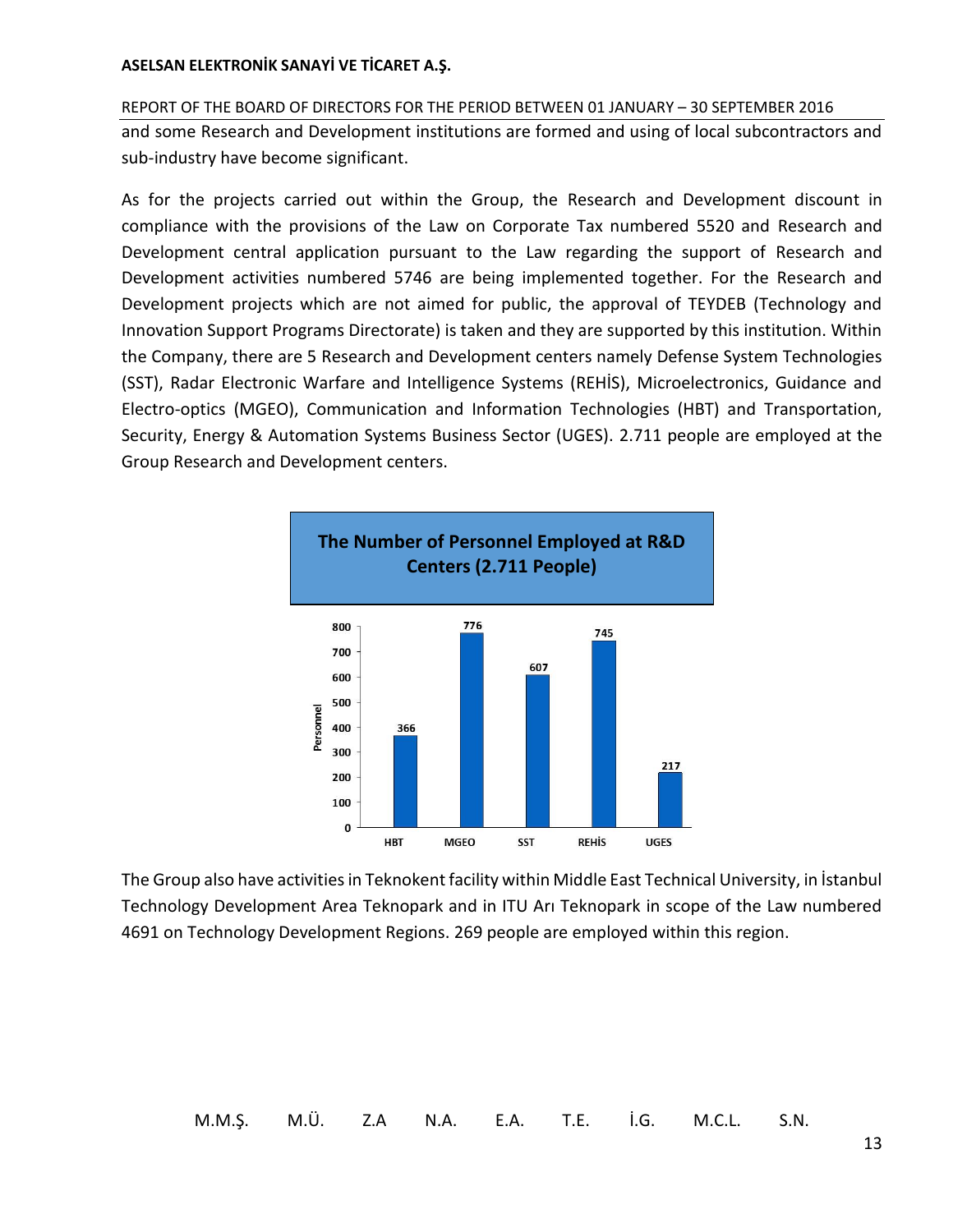

REPORT OF THE BOARD OF DIRECTORS FOR THE PERIOD BETWEEN 01 JANUARY – 30 SEPTEMBER 2016

# <span id="page-16-0"></span>**14. Amendments to the Articles of Association during the period along with the grounds**

Company's master agreement's "company's authorized capital" in the scope of capital increase within fiscal period article 6 has been changed and registered at 17 May 2016 and announced in Turkish Trade Registry Gazette no 9080 at 23 May 2016 .

### <span id="page-16-1"></span>**15. The kinds of issued capital market instruments and their amounts, if any**

Within the fiscal year, with regard to the Company's registered upper limit capital of TL 1.000.000 Thousand, transactions to increase the Company's capital to TL 1.000.000 Thousand through the 100% increase of TL 500.000 Thousand issued capital has been realized via internal resources and accordingly registered on 17 May 2016 and published in the Turkish Trade Registry Gazette No 9080 dated 23 May 2016. The rights entitled to registered shares issued during the above mentioned capital increase transaction have been completed on 25 May 2016 finalizing the capital increase transaction.

#### <span id="page-16-2"></span>**16. The sector the Company operates in and its position within the sector**

The Company is a leading defense industry institution developing advanced technology system solutions in land, air, naval and aerospace platforms.

The Company being an institution of TSKGV is in a position of a technology center in the fields of design, development, manufacturing, system integration, modernization and after sales services of military and civil communication systems, avionics systems, electronic warfare and intelligence systems, radar systems, command and control systems, naval warfare systems, electro-optic systems and products.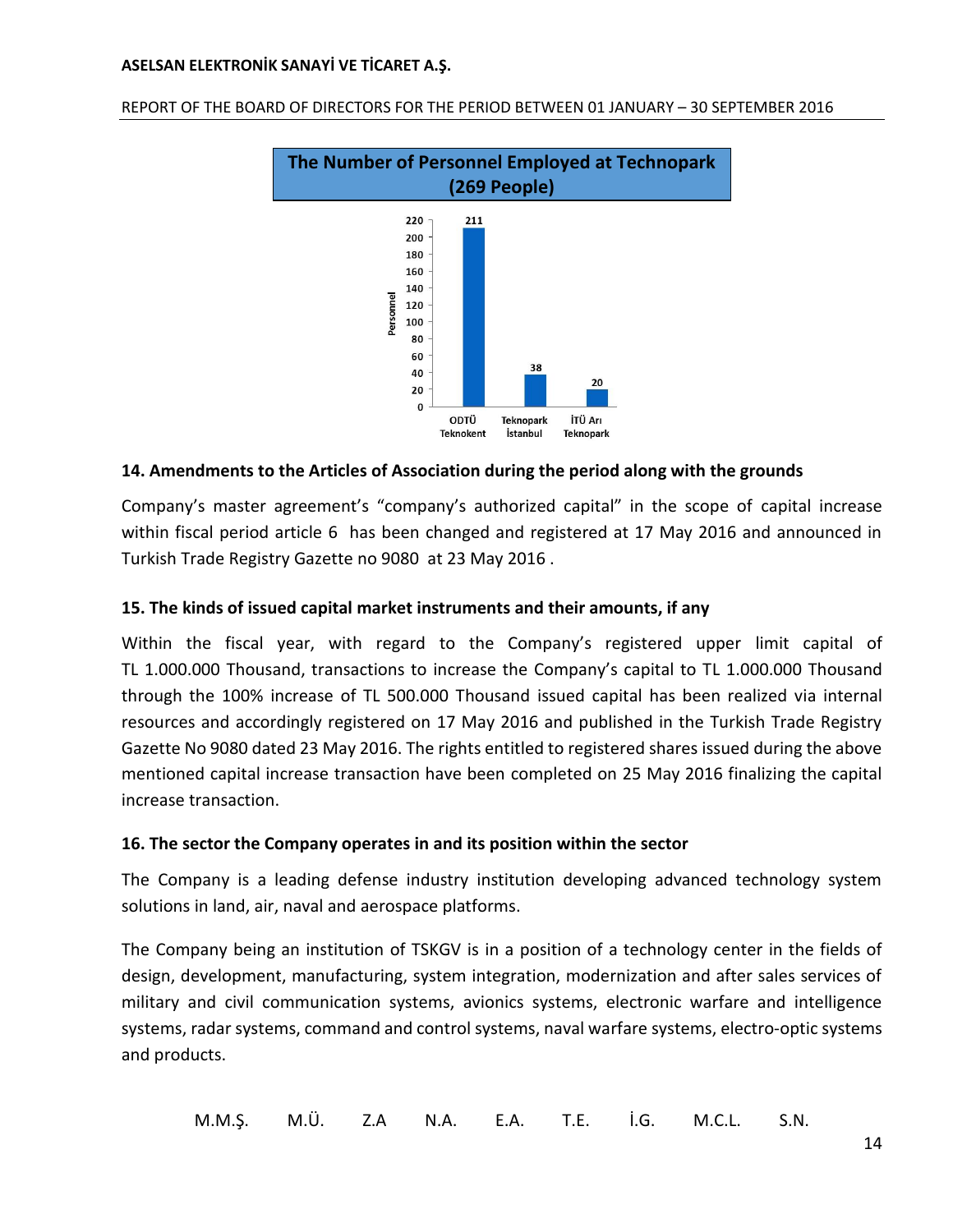# REPORT OF THE BOARD OF DIRECTORS FOR THE PERIOD BETWEEN 01 JANUARY – 30 SEPTEMBER 2016 Ranking of Company international, country-wide, sectorial rating systems is showed at table below:

|                                                                 | <b>Research/Study</b>                                                                                                           |      | <b>Ranking</b> |                                                     |
|-----------------------------------------------------------------|---------------------------------------------------------------------------------------------------------------------------------|------|----------------|-----------------------------------------------------|
| <b>Corporation</b>                                              |                                                                                                                                 |      | <b>Current</b> | <b>Prior</b>                                        |
| <b>International Ranking</b>                                    |                                                                                                                                 |      |                |                                                     |
| Defense News Dergisi                                            | Defense News Top 100                                                                                                            | 2016 | 58             | 62                                                  |
| <b>SIPRI</b>                                                    | SIPRI Top 100                                                                                                                   | 2015 | 73             | 66                                                  |
| <b>European Commission</b>                                      | World R&D Expense Top 2500 Company                                                                                              | 2015 | 1.178          | 1.169                                               |
| <b>Mentor Graphics</b>                                          | PCB Technology Leadership Awards (TLA)-2015 - Printed<br>Wiring Board Technology The category of Defence,<br>Aviation and Space | 2016 | $\mathbf{2}$   | $\hspace{0.05cm}$ $\hspace{0.05cm}$                 |
| League of American                                              | Annual Report - World Ranking                                                                                                   | 2015 | 11             | $\overline{\phantom{a}}$                            |
| Communication<br>Professionals                                  | Annual Report- The Category of the World Defence<br>Industry and Aerospace                                                      | 2015 | 1              | $\hspace{0.05cm} -\hspace{0.05cm} -\hspace{0.05cm}$ |
| <b>National Ranking</b>                                         |                                                                                                                                 |      |                |                                                     |
| Istanbul Chamber of                                             | ICI 500 Top Industry Companies                                                                                                  | 2016 | 23             | 33                                                  |
| Industry                                                        | ICI 500 - Private Companies                                                                                                     | 2016 | 21             | 30                                                  |
| Fortune Magazine                                                | The Top 500 Companies                                                                                                           | 2016 | 54             | 51                                                  |
| Capital Magazine                                                | The Top 500 Private Companies                                                                                                   | 2016 | 65             | 66                                                  |
| TEA (Turkey Exporters'<br>Assembly)                             | Top 1000 Exporters                                                                                                              | 2016 | 101            | 107                                                 |
| Turkish Time Journey                                            | Study of Research and Development Top 100                                                                                       | 2015 | $\mathbf{1}$   | $\mathbf{1}$                                        |
| TPI (Turkish Patent<br>Institute                                | Top 30 Local Application Owner Who Make Most Patent<br>Application                                                              | 2015 | 18             |                                                     |
|                                                                 | Digital Tacograph                                                                                                               | 2016 | 2 Gold         | $\overline{\phantom{a}}$                            |
| Istanbul International<br>Inventions Fair (ISIF-16)             | <b>ATLAS Vehicular Radio</b>                                                                                                    | 2016 | Silver         |                                                     |
|                                                                 | MRG Device Multi Channel Transmitter System                                                                                     | 2016 | <b>Bronze</b>  |                                                     |
| <b>Brand Finance</b>                                            | Most Valuable Firms (100 Brands)                                                                                                | 2016 | 46             | 47                                                  |
| Superbrands                                                     | Most Valuable Firms (134 Brands)                                                                                                | 2015 | No ranking     |                                                     |
| <b>Bloomberg Businessweek</b>                                   | Top 50 Firms (Between Universities)                                                                                             | 2016 | 9              | 8                                                   |
| Universum                                                       | Ideal Employers (Engineering and Information<br>Technologies- 100 Companies)                                                    | 2015 | 1              | 1                                                   |
| Ministry of Science,<br>Industry and Technology                 | Top of the Private Sector R&D Centers / R&D Centers<br>Performance Index / Defence Industry Sector                              | 2016 | 1              | $\mathbf{1}$                                        |
| <b>TTGV (Technology</b><br>Development Foundation<br>of Turkey) | Dr. Akın ÇAKMAKCI Academic Thesis Studies Applied in<br>Industry                                                                | 2016 | 1              |                                                     |
| CDP (Carbon Disclosure<br>Project)                              | Firms Which Have Well Management of Climate Changes<br>and Highest Greenhouse Gas Emission Performans<br>(Turkey)               | 2015 | 6              | 15                                                  |
| <b>TESID</b>                                                    | Innovativeness and Creativeness Awards, Innovative<br>Product Awards Between Big Firms                                          | 2016 | No ranking     |                                                     |
| CIO Journal                                                     | CIO Awards                                                                                                                      | 2015 | No ranking     |                                                     |

*\* "Related period" has been the year which has been explained.*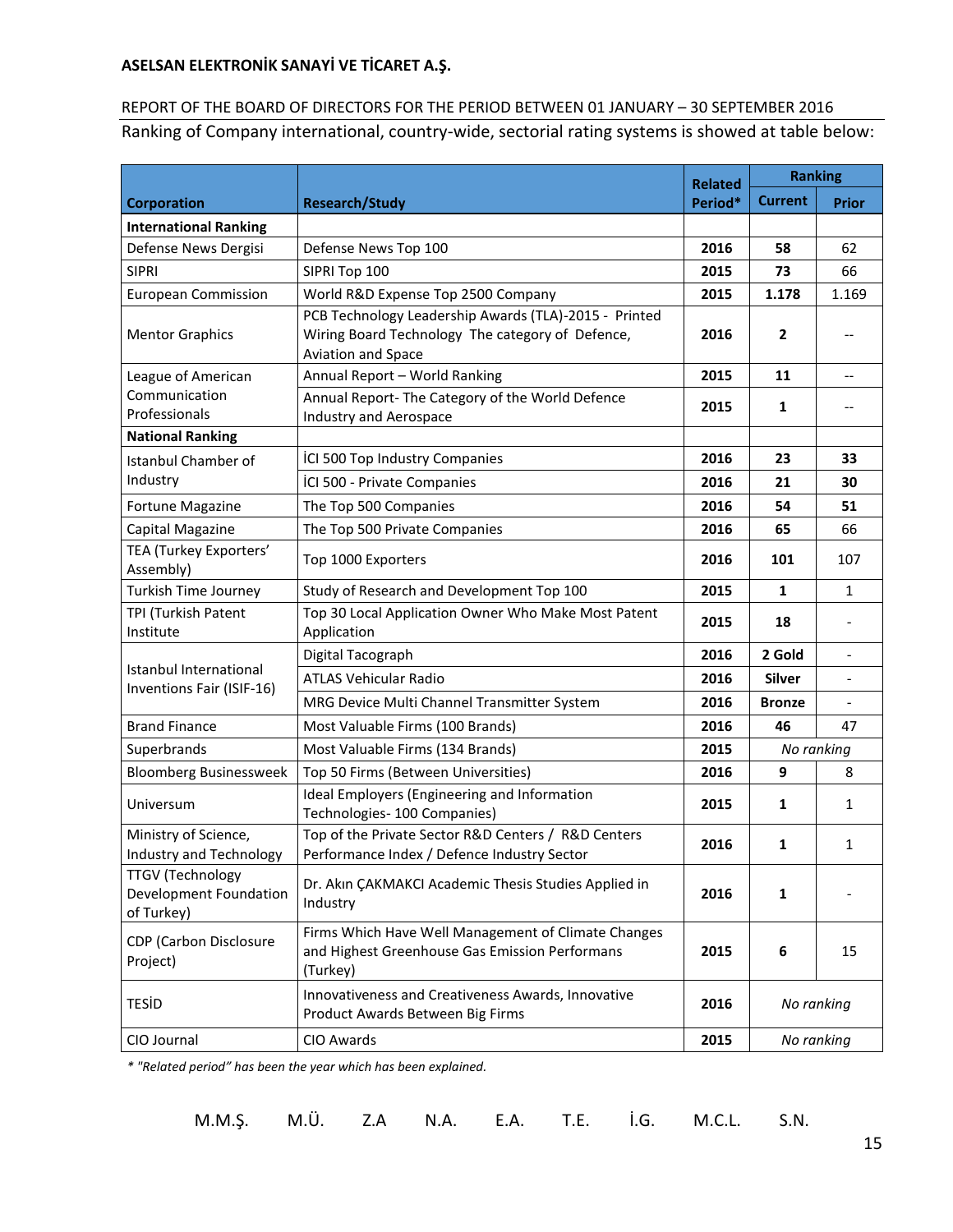# <span id="page-18-0"></span>REPORT OF THE BOARD OF DIRECTORS FOR THE PERIOD BETWEEN 01 JANUARY – 30 SEPTEMBER 2016 **17. Progress in investments and degree of incentive utilization if any**

### **Progress in Investments**

Directing the Company resources to profitable fields with high added value where advanced technology is used, is anticipated in the first place by considering the global tendencies, technological developments and the actual and prospective requirements of all customers in particular the Turkish Armed Forces. The investments in the Company are realized by considering the technological plans, strategic plans and project requirements.

In current period, the investments, which will meet the need of substructure and equipment in order to be used research and development project have been sustained in compliance with the investment scheme in accordance with the policy of efficient use of resource.

#### **Degree of incentive utilization**

Income tax withholding incentive, insurance premium support, stamp tax exemption and Research and Development discount are utilized within the scope of the Law numbered 5746. In accordance to the Law regarding the Incentive of Research and Development Activities numbered 6676 published on Official Gazettes numbered 29636 on 26 February 2016 and The Law Regarding the Amendments on Delegated Legislation, the content of the law and incentives has been broadened and additional exceptions has been given. Income tax withholding incentive, insurance premium support and stamp tax exemption is utilized by being calculated over the salaries of the Research and Development personnel and not being paid to the relevant institution and the Research and Development discount is utilized by means of applying a discount on the corporate tax return. Aforesaid law is valid until the date of 31 December 2023.

Within the scope of the Teknokent Law numbered 4691, incentive on withholding income tax, insurance premium support and stamp tax exception is applied. These are utilized by making calculations on Research and Development and software personnel wages and not being paid to the related institution. The gain obtained with reference to the execution of Technology Development Zones Law numbered 4691 is exempted from the corporate tax of 31 December 2023.

Between the period 1 January-30 September 2016 because of having Research and Development centers, TL 60.019 Thousand within the scope of income tax withholding incentive, promotion of insurance premium, stamp duty exception; as a result of being active at ODTÜ Teknokent, İstanbul Technology Development Area Technopark and ITU Arı Technopark TL 8.771 Thousand incentives have been used.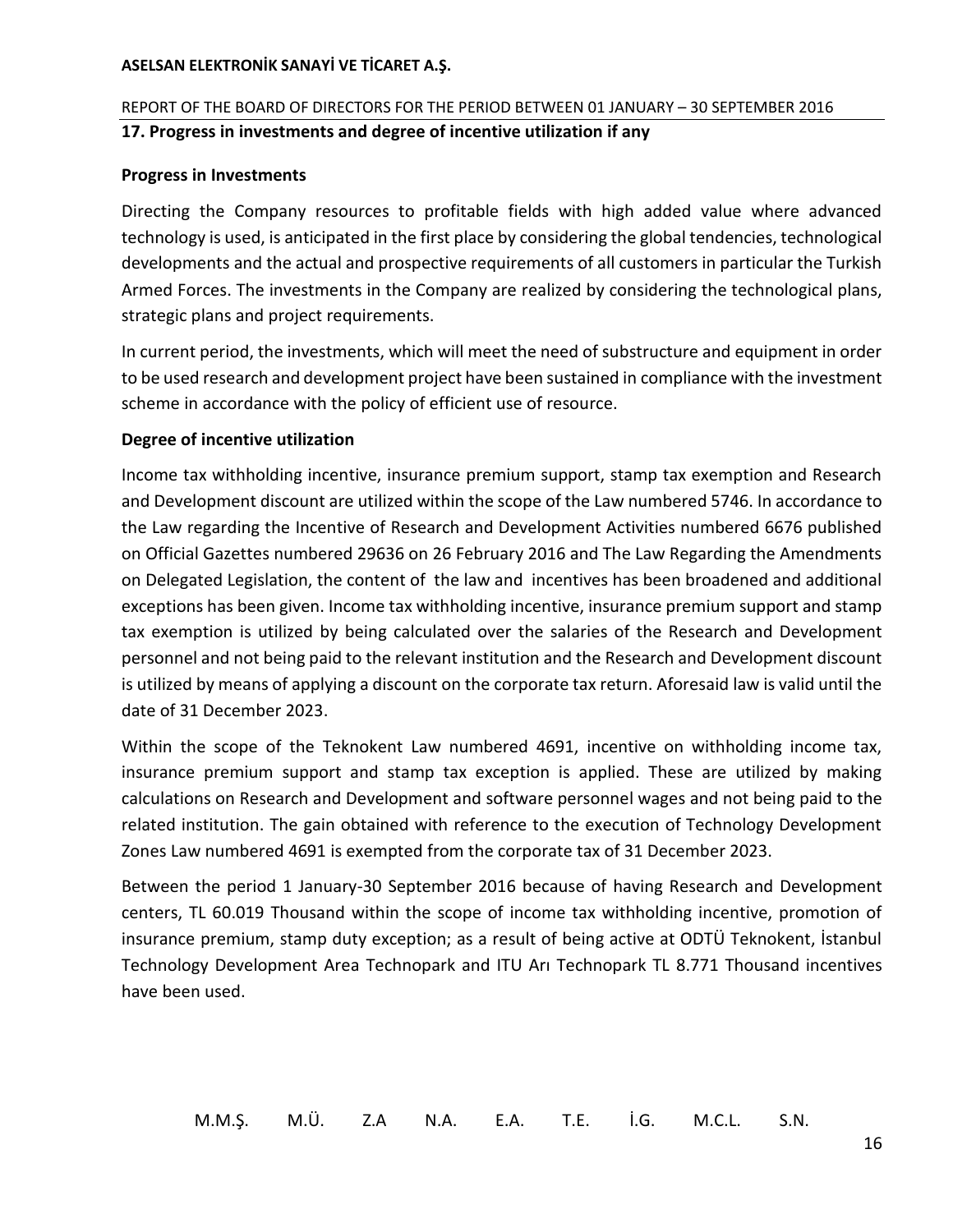# REPORT OF THE BOARD OF DIRECTORS FOR THE PERIOD BETWEEN 01 JANUARY – 30 SEPTEMBER 2016

Within the scope of the Research and Development Law No 5746 and Teknokent Law No 4691, TL 46.524 Thousand Corporate Tax advantage has been gained as of 1 January-30 September 2016 period.

At periods when Group's Research and Development expenses, which is subject of Research and Development discount, is higher than the principal amount of Research and Development discount which is indicated at corporate tax return, Corporate Tax ratio 20% of distinction amount is evaluated as deferred tax income at financial tables.

The 1501 Industrial Research and Development Projects Support Programme has been formed in order to encourage the Research and Development operations of the companies creating added values at company level and to contribute to the enhancement of the Research and Development ability of the Turkish industry by this means. ASELSAN and Mikro AR-GE have benefited from incentives amounting to TL 6.510 Thousand within the scope of TÜBİTAK TEYDEB projects which are current at 2016.

Projects within the scope of 1511-Prioritized fields' research technologies development and innovation programme came into force as of 2013. ASELSAN and Mikro AR-GE have been benefited from TL 963 Thousand incentive at 2016.

The support process of the projects have been initiated as of July 2010 by 1509 EUREKA-International Industrial Research and Development Projects Support Program where market oriented projects for developing products and processes to be commercialized in short term are supported and ASELSAN and Mikro AR-GE have been benefited from incentive amount of TL 88 Thousand was used at 2016.

The project of TAGEM in within the framework The Ministry of Food, Agriculture and Livestock Research and Development Incentive Program of have been launched in 2016 and the incentives amounting to TL 198 Thousand has been used in last nine-month period.

Within the scope of SAN-TEZ Research and Development support programme aimed at supporting the postgraduate and/or doctorate thesis works which shall contribute to increasing the competitiveness in international markets by means of commercializing the scientific studies at the universities and institutionalizing the University – Industry cooperation, 18 Projects are ongoing

The 1007 Public Institutions Research and Development Project Support Program has been formed in order to meet the requirements of the Public Institutions with Research and Development or to support the projects aimed at solving their problems. In scope of this support 7 Research and Development projects are still ongoing.

Within the scope of the European Commission 7<sup>th</sup> Cooperation Framework Programs, 6 integration projects were executed and went into effect and 1 project which was initiated in 2008 was completed in June 2012 with success. In the "Circulation of the Researchers, Return Grants; Individual Support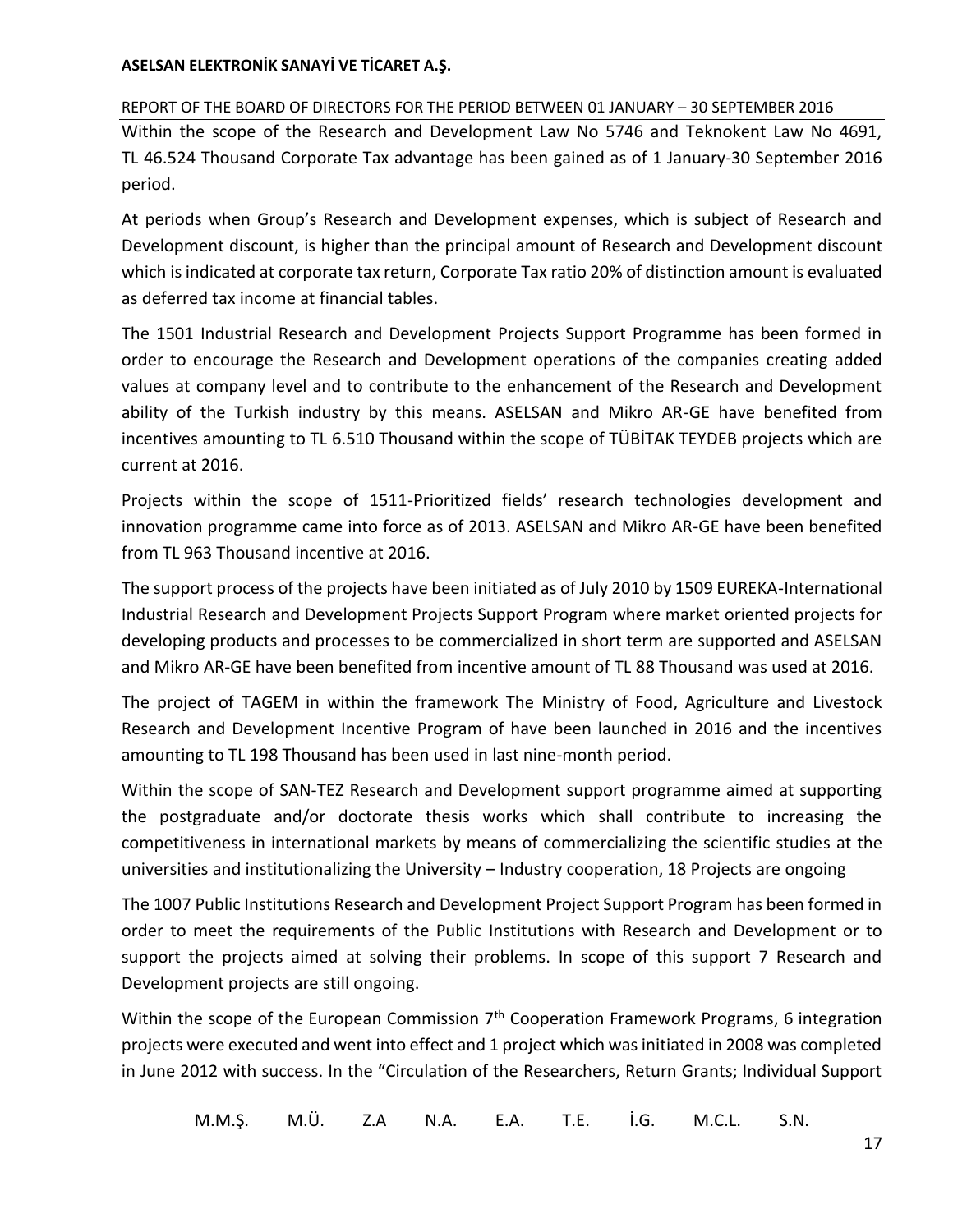# REPORT OF THE BOARD OF DIRECTORS FOR THE PERIOD BETWEEN 01 JANUARY – 30 SEPTEMBER 2016

Private Programme" within the scope of the European Commission 7<sup>th</sup> Cooperation Framework Programmes, 4 projects have gone into effect in the years 2010 and 2011.

Expenses regarding the foreign market research travels realized with respect to the products and the foreign office expenses are used up by the rate and amount of subsidies implemented within the scope of Governmental Grants for Export.

Within the Decision Regarding the Governmental Grant in Investments, there are 5 Investment Incentive Certificates taken from the Turkish Republic Prime Ministry Under secretariat for Treasury General Directorate of Incentives and Implementation. With such incentive certificates, VAT exemption and customs tax exclusion are utilized. VAT exemption is applied in domestic and foreign purchases and customs tax exemption is used in foreign purchases.

|                                                                                            |                                                            |                       | <b>The Amount</b><br><b>30 September</b><br>2016 |
|--------------------------------------------------------------------------------------------|------------------------------------------------------------|-----------------------|--------------------------------------------------|
| <b>The Source of Incentives</b>                                                            | <b>Type of Advantage</b>                                   | <b>Company</b>        | (Thousand TL)                                    |
| Research and Development Promotion<br>Law numbered 5746                                    | Income tax withholding,<br>Insurance Premium, Stamp<br>Tax | ASELSAN               | 60.019                                           |
| Teknopark Law numbered 4691                                                                | Income tax withholding,<br>Insurance Premium, Stamp<br>Tax | ASELSAN,<br>Mikro R&D | 8.771                                            |
| Research and Development Promotion<br>Law numbered 5746 and Teknopark Law<br>numbered 4691 | Corporate Income Tax                                       | ASELSAN,<br>Mikro R&D | 46.524                                           |
| Support Programme (TÜBİTAK<br>1501,1511,1509)                                              | <b>Monetary Support</b>                                    | ASELSAN,<br>Mikro R&D | 7.561                                            |
| TAGEM                                                                                      | <b>Monetary Support</b>                                    | ASELSAN               | 198                                              |
| Total                                                                                      |                                                            |                       | 123.073                                          |

<span id="page-20-0"></span>**18. Comments including the qualities of the production units of the company along with the capacity utilization rates and their developments, general capacity utilization rate, developments in the manufacturing of the products and services which are subjects of activity, amounts, quality, circulation and the prices compared with the previous period figures**

The capacity utilization for the period 1 January - 30 September 2016 was realized at the level of 102%. Substantial part of the production is realized as order based production. Research and Development activities are carried out for the products designed to be tailored for the customer requirements and the qualities of the system and products alone with their quantities and prices may be subject to change. Upon the usage of Enterprise Resource Planning System (ERPS), the production processes have been managed more efficiently.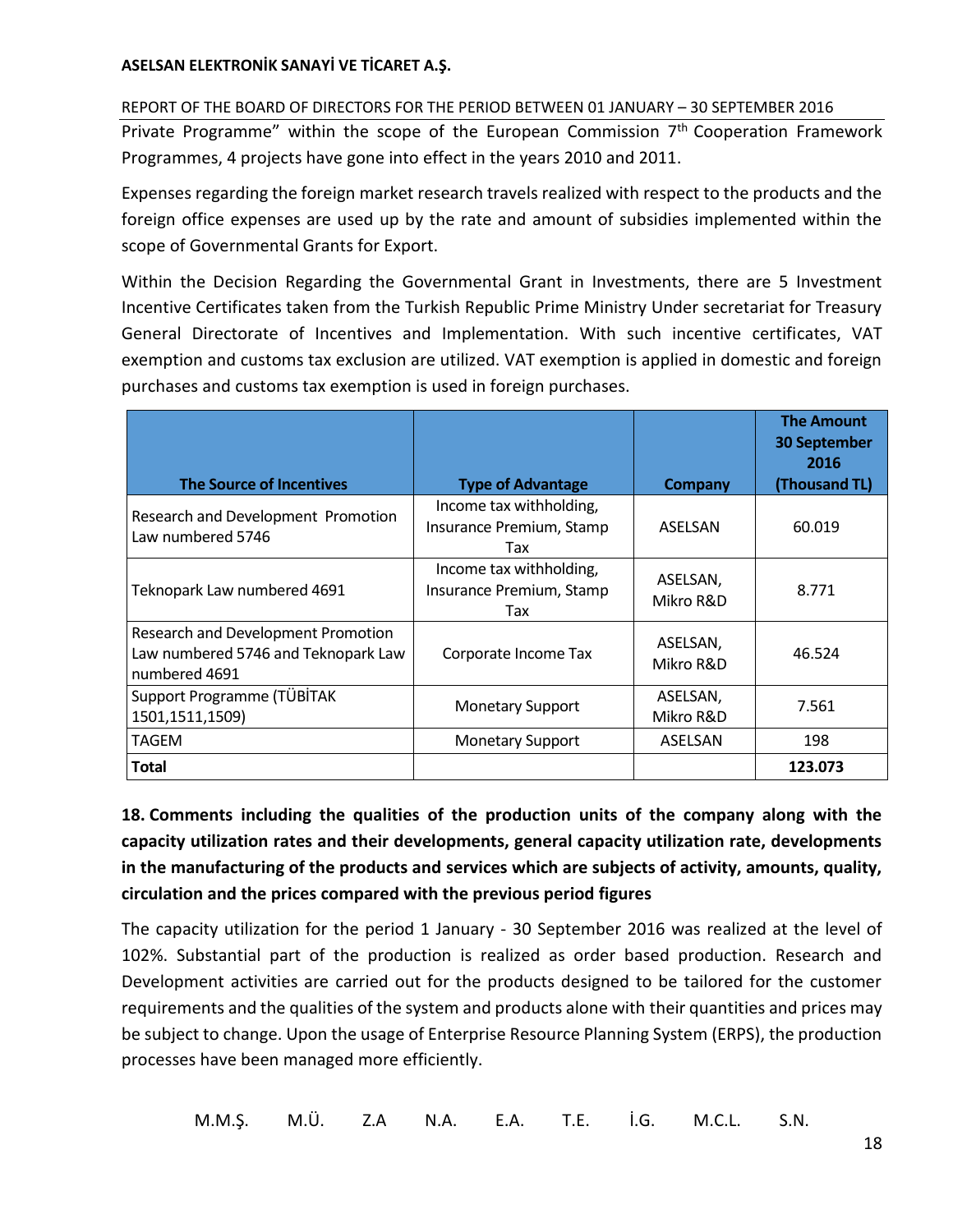#### REPORT OF THE BOARD OF DIRECTORS FOR THE PERIOD BETWEEN 01 JANUARY – 30 SEPTEMBER 2016

<span id="page-21-0"></span>**19. The prices, sales revenues, sales conditions of the products and services which are subjects of activity with their improvements within the year, developments in the yield and productivity parameters and the reasons of the substantial changes in these compared to the previous years**

The Company carries out its operations in the basic fields of: "Communication and Information Technologies", "Defense System Technologies", "Radar, Electronic Warfare and Intelligence Systems", "Microelectronics Guidance and Electro-Optics" and "Transportation, Security, Energy and Automation".

The Company's project revenues comprise, according to the relevant sales agreement terms and conditions, order based production, mass production product sales, services, commodities and progress billing sales. Sales terms and conditions are subject to change as for the respective agreements.

As for the consolidated amount of the Group's realized net sales during the period 1 January-30 September 2016; TL 1.825.250 Thousand of this realized as domestic sales and TL 324.504 Thousand of it realized as foreign sales.

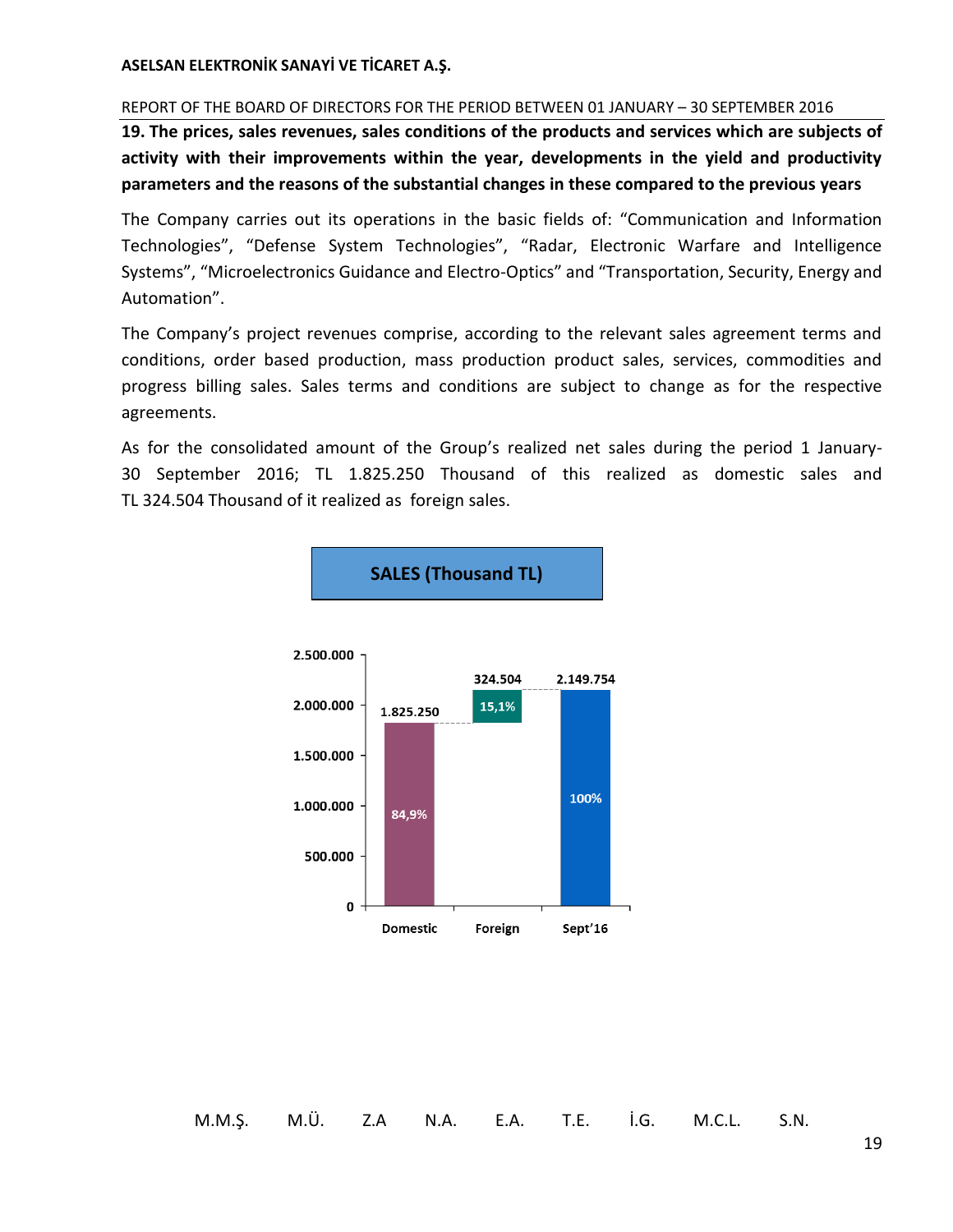#### REPORT OF THE BOARD OF DIRECTORS FOR THE PERIOD BETWEEN 01 JANUARY – 30 SEPTEMBER 2016

<span id="page-22-0"></span>**20. The basic ratios regarding profitability and liabilities, as calculated on the basis of the financial statements, sales, efficiency, income generation capacity, profitability and liabilities/equity ratios in comparative basis with prior period and information about other matters and future expectations and risks that has been prepared in accordance with Capital Markets Board Communiqué Series: II and No:14.1**

As of 30 September 2016, the Group's financial statements prepared in accordance with the Communiqué Series II, No: 14.1 "Communiqué on Capital Market Financial Reporting Standards" issued by Capital Markets Board, gross margin increased by 3 basis points compared to the same period of the prior year. Operating profit margin and EBITDA margin has increased by 2 basis points compared to the same period of the prior year. In addition, net profit margin has been at a level of 18% and increased by 10 basis points compared to the last year. While profit capital ratio increased 3 basis points, Average Net Working Capital/Annualized Net Sales is around 52%.

| <b>BASIC RATIOS / CONSOLIDATED FINANCIAL STATEMENT</b>       | <b>30 September</b><br>2016 | <b>31 December</b><br>2015  |
|--------------------------------------------------------------|-----------------------------|-----------------------------|
| <b>Current Ratio</b>                                         | 2,6                         | 2,0                         |
| <b>Liquidity Ratio</b>                                       | 1,4                         | 1,1                         |
| Short Term Current Liabilities / Total Financial Liabilities | 75%                         | 74%                         |
| <b>Total Financial Liabilities / Total Assets</b>            | 6%                          | 10%                         |
| <b>BASIC RATIOS / CONSOLIDATED BALANCE SHEET</b>             | <b>30 September</b><br>2016 | <b>30 September</b><br>2015 |
| <b>Gross Profit Margin</b>                                   | 25%                         | 22%                         |
| <b>Operating Profit Margin (EBIT)</b>                        | 15%                         | 13%                         |
| <b>EBITDA Margin</b>                                         | 19%                         | 17%                         |
| Net Profit Margin                                            | 18%                         | 8%                          |
| Return On Equity                                             | 14%                         | 11%                         |
| Average Net Working Capital / Annualized Net Sales           | 52%                         | 52%                         |
| Average Net Working Capital / EBITDA                         | 4,67                        | 6,07                        |

The liabilities of the Group are mainly consist of the short and long term order advances received.

#### <span id="page-22-1"></span>**21. Measures planned to be taken to improve the financial structure of the company**

The Group and the Company, as for their annual budgets and implementations for the period 2016- 2018, have adopted the principles as the basis to take care of savings in all kinds expenditures, to closely follow up the advances and receivables, to pay attention to the proportion of the term and currency in purchasing and sales agreements with the risk status of the domestic/foreign sellers.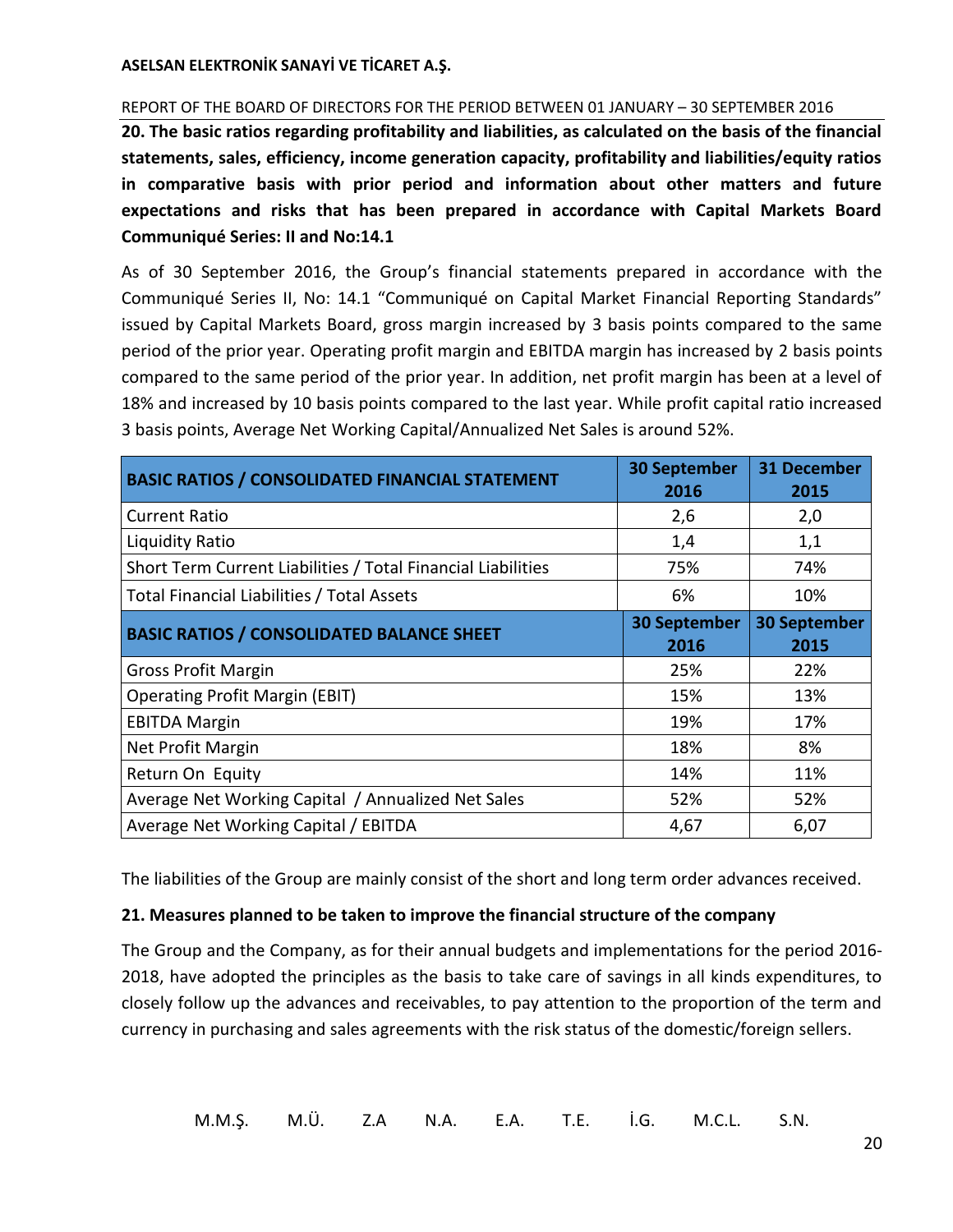#### REPORT OF THE BOARD OF DIRECTORS FOR THE PERIOD BETWEEN 01 JANUARY – 30 SEPTEMBER 2016

<span id="page-23-0"></span>**22. Changes in the top management within the period and the names and surnames of the ones who are on duty**

Changes in the top management within the period 1 January–30 September 2016 and information regarding the ones on duty are given in the below table:

|                | LIST OF UPPER MANAGEMENT IN SERVICE |                                                                                                                                         |                            |  |  |  |
|----------------|-------------------------------------|-----------------------------------------------------------------------------------------------------------------------------------------|----------------------------|--|--|--|
| <b>No</b>      | <b>Name Surname</b>                 | <b>Duty</b>                                                                                                                             | <b>Date of Appointment</b> |  |  |  |
| 1              | Mustafa Murat ŞEKER                 | Chairman/Managing Member                                                                                                                | 15 May 2013                |  |  |  |
| $\overline{2}$ | Murat ÜÇÜNCÜ                        | Vice Chairman/Managing Member                                                                                                           | 15 May 2013                |  |  |  |
| 3              | Ziya AKBAŞ                          | Member of the Board of Directors                                                                                                        | 31 March 2014              |  |  |  |
| 4              | Nazım ALTINTAŞ                      | Member of the Board of Directors                                                                                                        | 31 March 2015              |  |  |  |
| 5              | <b>Ercümend ARVAS</b>               | Member of the Board of Directors                                                                                                        | 31 March 2016              |  |  |  |
| 6              | <b>Turan EROL</b>                   | Member of the Board of Directors                                                                                                        | 31 March 2016              |  |  |  |
| $\overline{7}$ | İsmail GÜMÜŞTEKİN                   | Member of the Board of Directors                                                                                                        | 31 March 2015              |  |  |  |
| 8              | <b>Mehmet Celalettin LEKESİZ</b>    | Member of the Board of Directors                                                                                                        | 31 March 2016              |  |  |  |
| 9              | Sedat NAZLIBİLEK                    | Member of the Board of Directors                                                                                                        | 25 June 2014               |  |  |  |
| 10             | <b>Faik EKEN</b>                    | CEO/President                                                                                                                           | 24 July 2014               |  |  |  |
| 11             | Okan TURAN                          | CFO/Vice President (Financial Management)                                                                                               | 4 January 2016             |  |  |  |
| 12             | Yavuz BAYIZ                         | Division CEO/Vice President (Communication &<br>Information Technologies Business Sector)                                               | 1 September 2014           |  |  |  |
| 13             | Baki ŞENSOY                         | Division CEO/Vice President (Microelectronics, Guidance &<br>Electro-Optics Business Sector)                                            | 1 September 2014           |  |  |  |
| 14             | Oğuz ŞENER                          | Division CEO/Vice President (Radar & Electronic Warfare<br><b>Systems Business Sector)</b>                                              | 1 September 2014           |  |  |  |
| 15             | Mustafa KAVAL                       | Division CEO/Vice President (Defense Systems<br>Technologies Business Sector)<br>Division CEO/Vice President (Transportation, Security, | 1 September 2014           |  |  |  |
| 16             | Yavuz Suat BENGÜR                   | Energy & Automation Systems Business Sector)                                                                                            | 1 September 2014           |  |  |  |
| 17             | Hezarfen ORUÇ                       | Division CEO/Vice President (Support Services)                                                                                          | 1 September 2014           |  |  |  |
| 18             | İsmet ATALAR                        | Division CEO/Vice President (R&D and Technology<br>Management)                                                                          | 1 September 2014           |  |  |  |
| 19             | Hüseyin YAVUZ                       | Division CEO/Vice President (Human Resource<br>Management)                                                                              | 1 September 2014           |  |  |  |
| 20             | Abdülkadir GÖKTAŞ                   | <b>Internal Audit President</b>                                                                                                         | 1 September 2014           |  |  |  |

# <span id="page-23-1"></span>**23. Total amounts of the financial benefits such as attendance fee, remuneration, premium, bonus payments, share profit provided to the managing members and senior executives**

The total amount of the remuneration and similar benefits paid to the senior executives by the Company as for the period 30 September 2016 is TL 6.526 Thousand.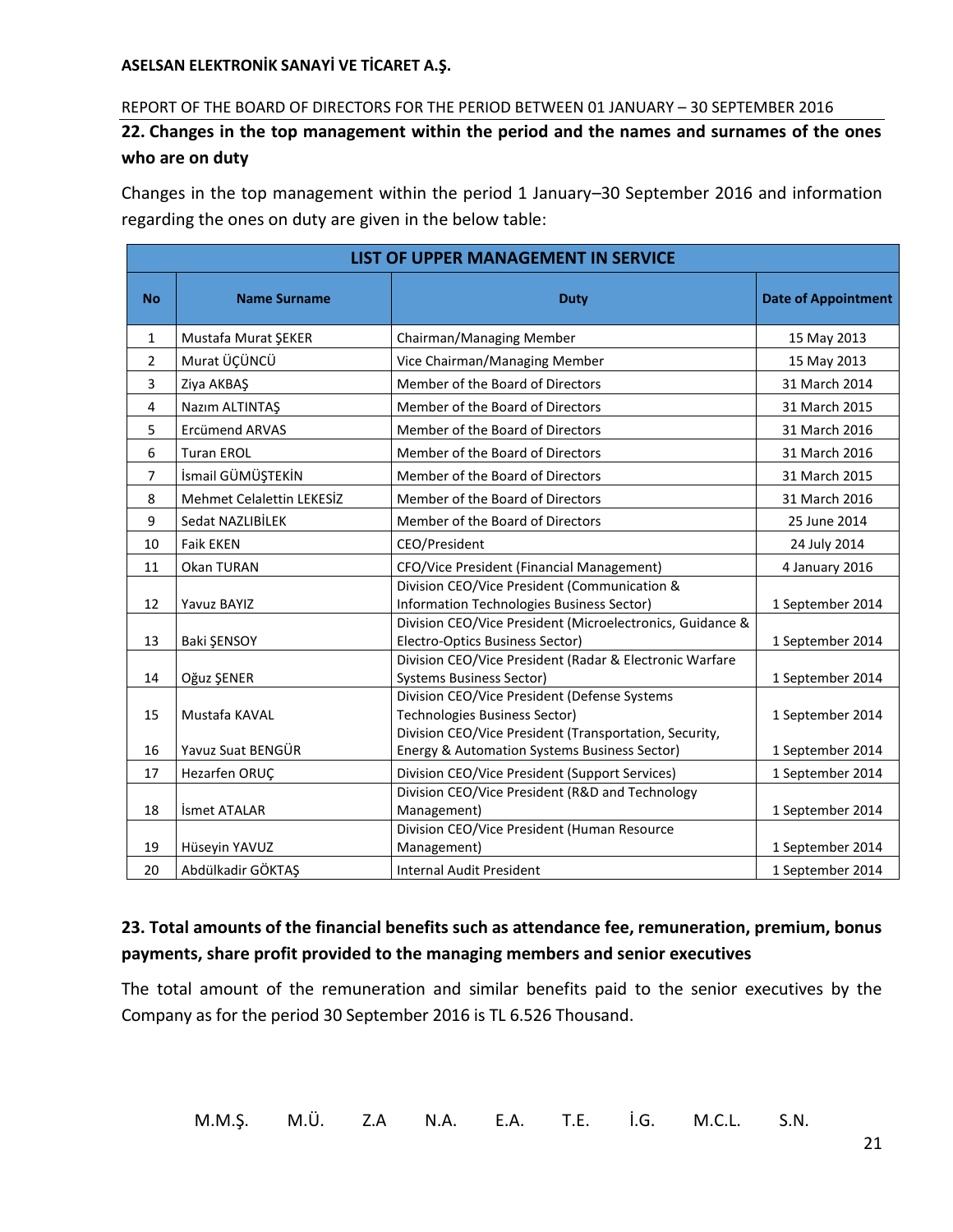#### REPORT OF THE BOARD OF DIRECTORS FOR THE PERIOD BETWEEN 01 JANUARY – 30 SEPTEMBER 2016

<span id="page-24-0"></span>**24. Information regarding the allowances granted to the managing members and the senior executives with the travel, accommodation and representation expenses and financial benefits in kind, insurances and total amounts of the similar guarantees**

Total amount of domestic and foreign allowances, travel, accommodation and representation expenses and financial benefits in kind and total amounts of insurances granted to the senior executives and members of the Board of Directors of the Group for the period ended by 30 September 2016 is TL 887 Thousand.

# <span id="page-24-1"></span>**25. Personnel and workers turnover, collective agreement implementations, rights and benefits provided to the personnel and workers**

The Group recruited a total number of 293 people (60 with fixed term contract) as the personnel including fixed-term contracted personnel, disabled and terror-stricken personnel during the period 1 January – 30 September 2016 and the number of people quit for the same period is 253 (27 with fixed-term contracted).

The rights and benefits provided to the personnel by the Company are bonus payments, meal allowances, marriage benefits, maternity benefits, death allowances, transportation, private health insurance, childcare and kindergarten benefits. The average number of personnel employed by the Group as of 30 September 2016 is 5.581.

There is no collective bargaining agreement in the Company.

#### <span id="page-24-2"></span>**26. Information regarding the donations realized within the year and social responsibility**

The Company has donated TL 37 Thousand for the purchase of twenty wheel chairs in Afghanistan during the period of 1 January – 30 September 2016.

# <span id="page-24-3"></span>**27. The existence of organizations outside the center**

- The Republic of Turkey, Sivas, ASELSAN-Optics Joint Venture
- The Republic of Turkey, ASELSAN-Bilkent Joint Venture
- Jordan, Amman, ASELSAN-Jordan Joint Venture
- Kazakhstan, Astana, ASELSAN-Kazakhstan Joint Venture
- United Arab Emirates; Abu Dhabi, IGG ASELSAN Joint Venture
- Republic of South Africa; Pretoria Branch
- Republic of Macedonia; Skopje Branch
- United Arab Emirates; Abu Dhabi Office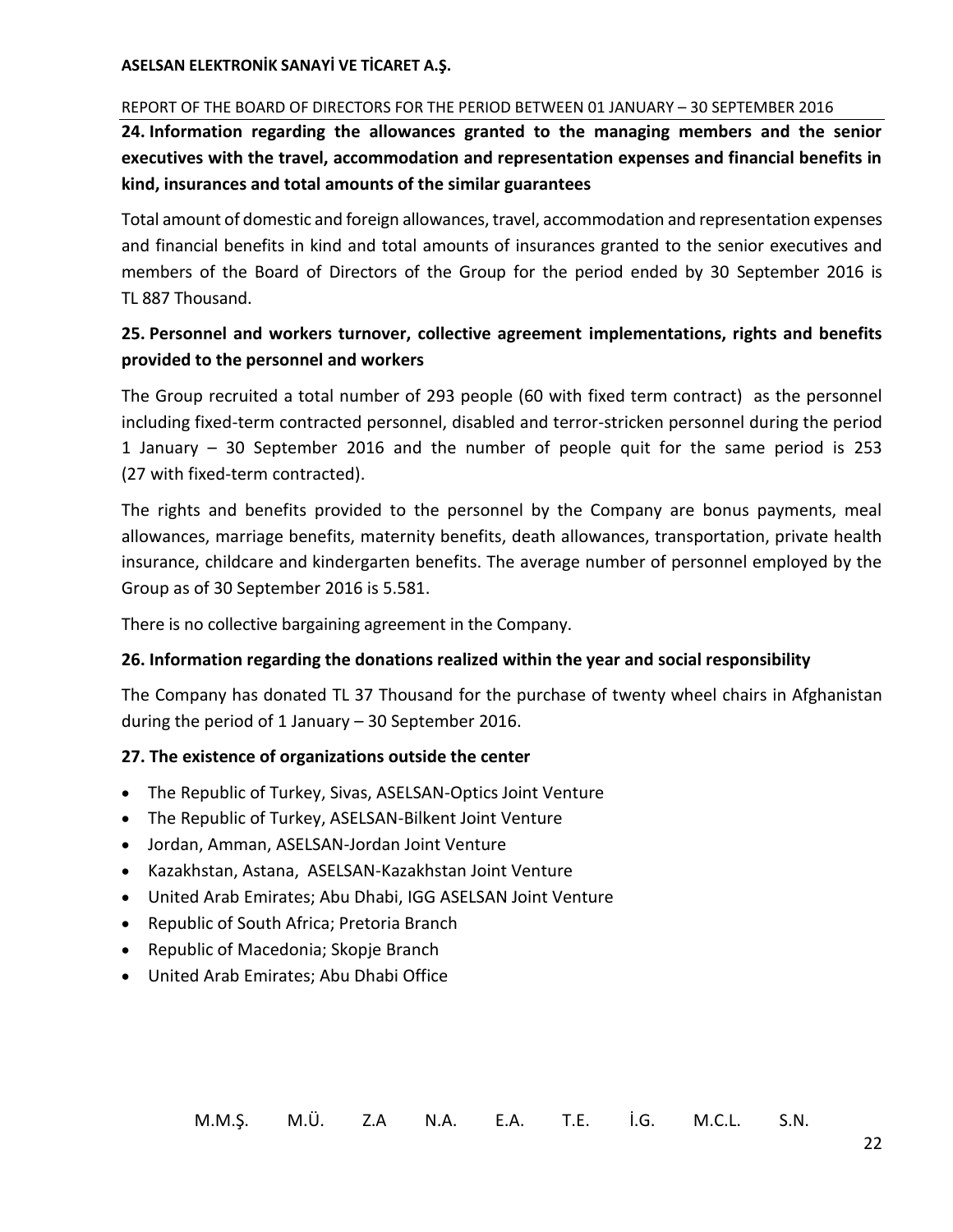#### REPORT OF THE BOARD OF DIRECTORS FOR THE PERIOD BETWEEN 01 JANUARY – 30 SEPTEMBER 2016

**Domestic Associates and Subsidiaries**



**Foreign Associates and Subsidiaries**

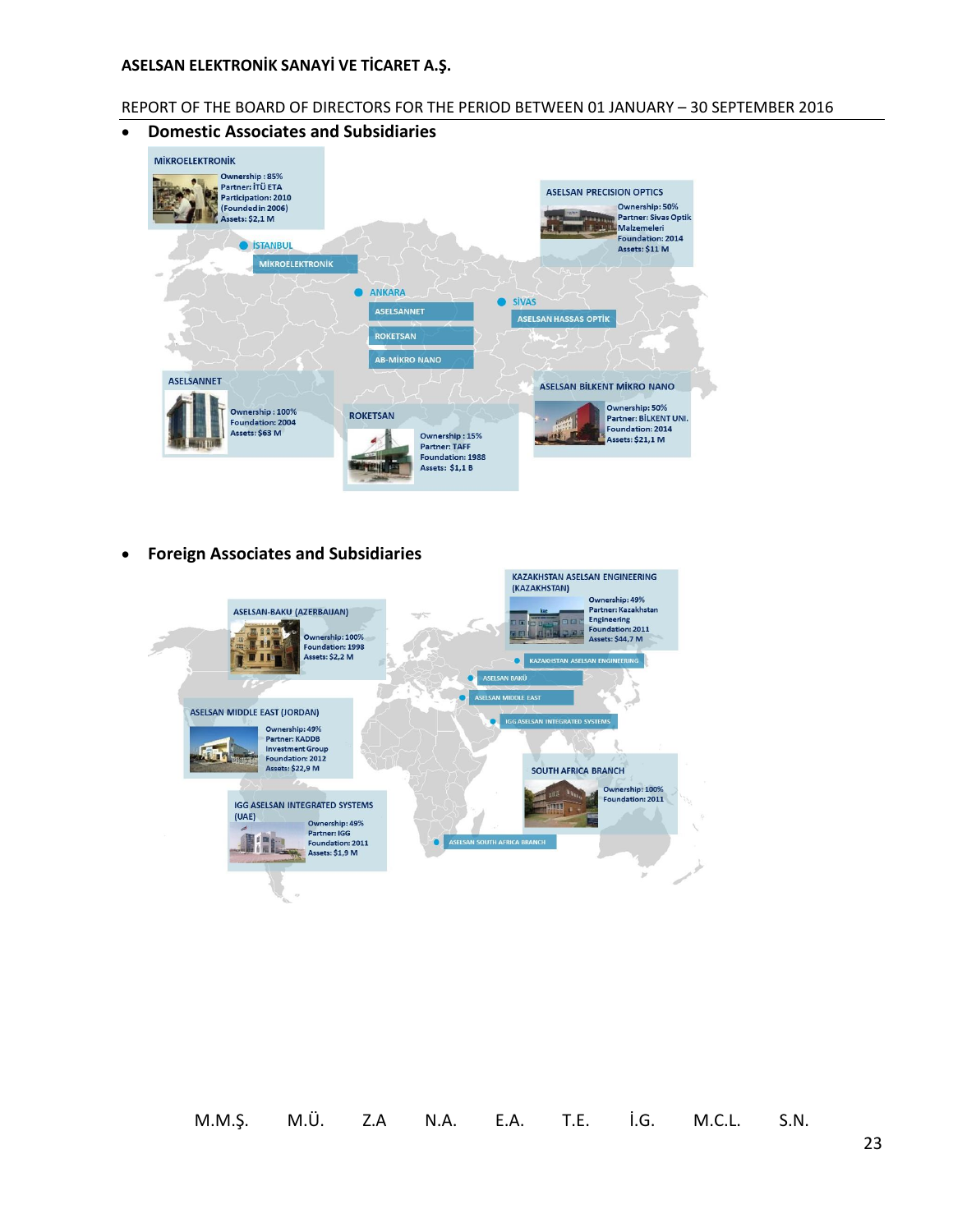#### REPORT OF THE BOARD OF DIRECTORS FOR THE PERIOD BETWEEN 01 JANUARY – 30 SEPTEMBER 2016

<span id="page-26-0"></span>**28. Information regarding the shares of the companies subject to consolidation in the parent company**

There is no cross ownership relation between the companies subject to full consolidation (ASELSANNET, ASELSAN BAKU and Mikro AR-GE), equity pick-up method consolidation (ASELSAN Bilkent, ASELSAN Optik, IGG ASELSAN, ASELSAN Kazakhstan ve ASELSAN Jordan) and the Company.

# <span id="page-26-1"></span>**29. As for the preparation process of the consolidated financial statements; comments with respect to the principal factors of the internal audit, internal control and risk management systems of the Group and opinion of the managing body**

The controls are carried out by the Internal Audit Presidency (IAP), Audit Committee and members of the Board of Auditors within the parent company in order to minimize the substantial error risk on the financial statements of the Group. IAP and Audit Committee carry out their duties independent from each other but within the guidance of common objectives and targets, with the aim of maintaining an internal control system, which provides required controls in matters such as the reliability of the financial reporting system, the efficiency of the activities in order to eliminate the operational risks and compliance with the law. Furthermore, the efficiency and sufficiency of the internal control are supported with the directives in effect.

In order to determine the potential risks which may affect the Company and to govern them, the Committee for Early Determination and Management of Risks operates. The committee meets on a periodical basis and reports in every two months to the Board of Directors. The report is also shared with the independent audit firm.

#### <span id="page-26-2"></span>**30. Direct and indirect affiliates of the company and information regarding the share ratios**

ASELSAN owns a 100% of ASELSANNET and ASELSAN Bakü and 85% of Mikro AR-GE, and these companies have been consolidated in financial statements.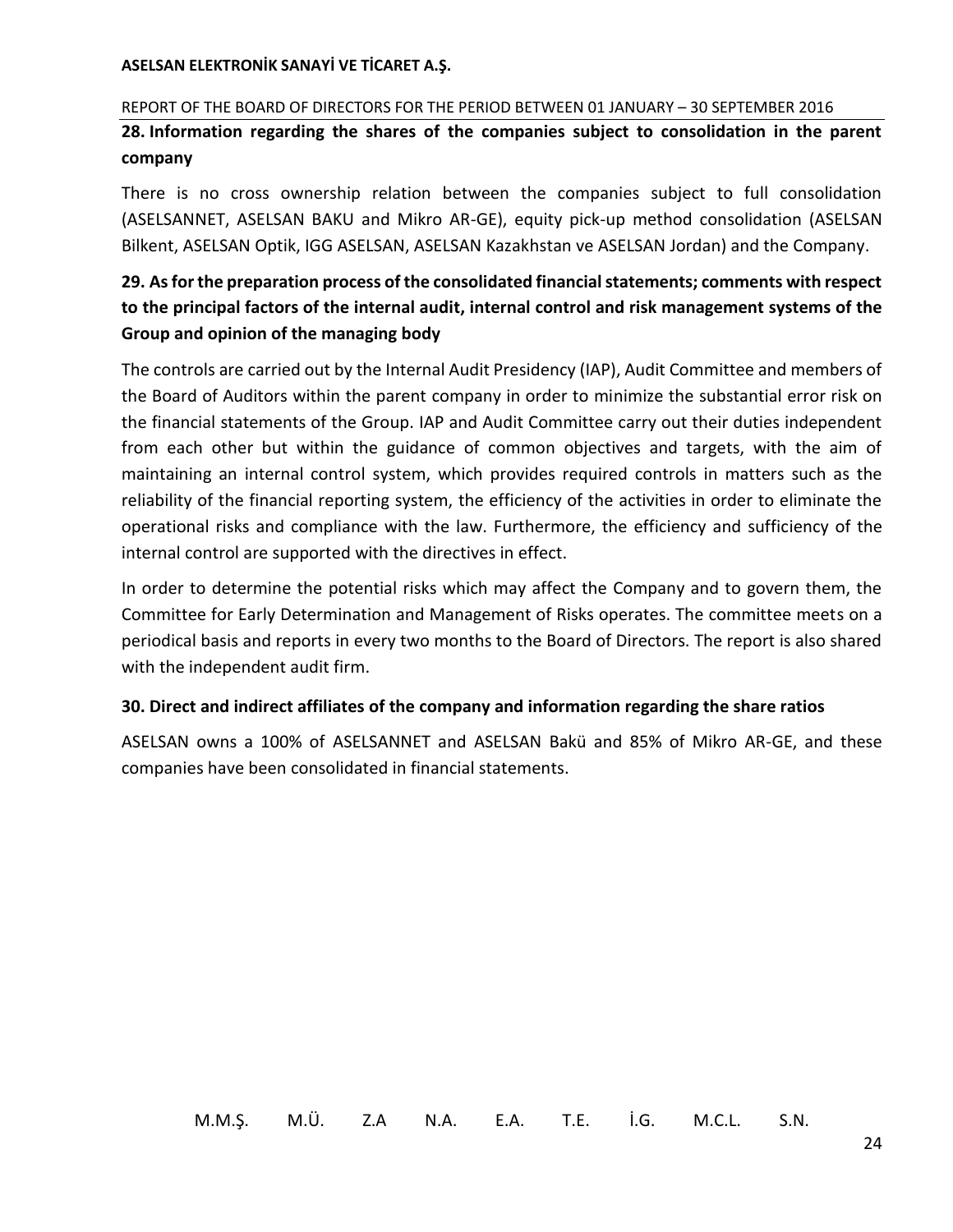REPORT OF THE BOARD OF DIRECTORS FOR THE PERIOD BETWEEN 01 JANUARY – 30 SEPTEMBER 2016 The affiliated partnerships, subsidiaries subject to joint management and affiliates of the Group recorded as financial investments with their participation ratios and amounts are as follows:

| <b>Company</b>                              | Share (%) | 30 September 2016<br>(Thousand TL) |
|---------------------------------------------|-----------|------------------------------------|
| ROKETSAN-Roket Sanayi ve Ticaret A. S.      | 14,897    | 433.354                            |
| ASELSAN Kazakhstan                          | 49        | 24.455                             |
| <b>ASELSAN Bilkent</b>                      | 50        | 8.633                              |
| ASELSAN Jordan                              | 49        | 8.585                              |
| <b>ASELSAN Optik</b>                        | 50        | 6.517                              |
| ASPİLSAN Askeri Pil Sanayi ve Ticaret A. Ş. |           | 147                                |
| <b>IGG ASELSAN</b>                          | 49        |                                    |
| <b>TOTAL</b>                                |           | 481.691                            |

### <span id="page-27-0"></span>**31. Information regarding the company's own shares acquired by itself**

There has not been such an event within the activity period.

# <span id="page-27-1"></span>**32. Comments with respect to the private audit and governmental audit realized within the activity period**

There has not been such the private and governmental audit within the activity period.

# <span id="page-27-2"></span>**33. Information regarding the lawsuits filed against the company which would have an impact on the financial status and activities of the Group and their probable outcomes**

The lawsuits and execution proceedings filed by or against the Group as of 30 September 2016 are summarized below:

| <b>Description</b>                                               | 30 September 2016<br>(Thousand TL) |
|------------------------------------------------------------------|------------------------------------|
| Ongoing lawsuits filed by the Group                              | 2.758                              |
| Execution proceedings carried on by the Group                    | 5.131                              |
| Lawsuits proceedings carried against the Group within the period | 3.275                              |
| Lawsuits finalized in favor of the Group within the period       | 2.781                              |

# <span id="page-27-3"></span>**34. Comments with respect to the administrative and judicial sanctions applied to the company and the managing members due to the acts contrary to the legislation provisions**

No penalties with substantial amounts were paid by the Group within the activity period.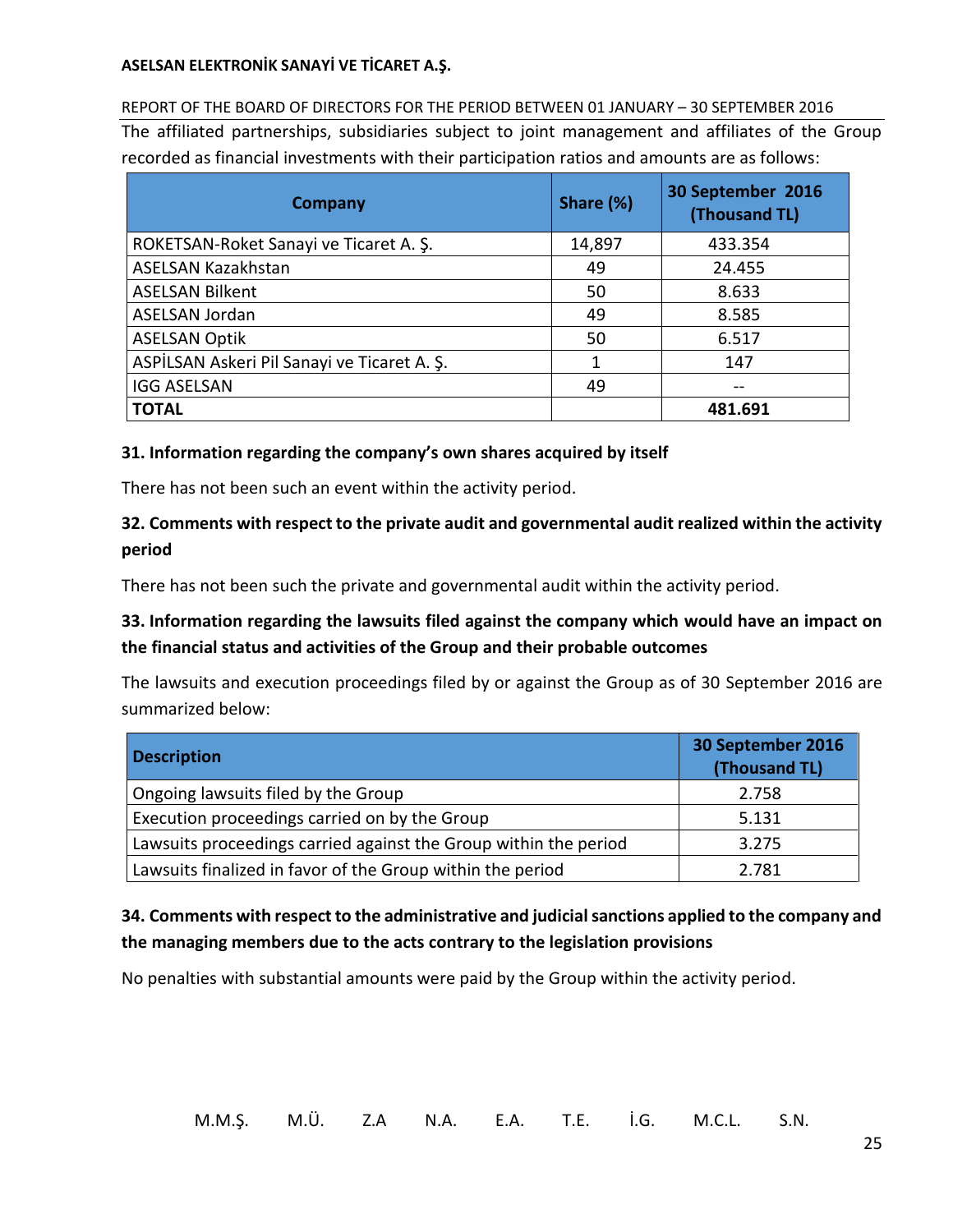#### REPORT OF THE BOARD OF DIRECTORS FOR THE PERIOD BETWEEN 01 JANUARY – 30 SEPTEMBER 2016

<span id="page-28-0"></span>**35. If it is an affiliate company, the legal transactions carried out in favor of the parent company or its affiliate with the parent company, with an affiliate company connected to the parent company with the direction of the parent company and all other measures taken or avoided to be taken in favor of the parent company or its affiliate in the previous activity year**

There has not been such an event within the activity period.

<span id="page-28-1"></span>**36. If it is an affiliate company, whether any counter performance was realized for each legal transaction according to the known status and conditions at the time the legal transaction mentioned in article 35 was realized or at the time the measures were taken or avoided to be taken and whether the company incurred losses due to the taken or avoided measure and if the company incurred losses to observe whether this was equalized or not**

There has not been any material event that affects the Company's financial statements within the activity period.

# <span id="page-28-2"></span>**37. The determination and management assessment with respect to the company's unpaid capital or whether the company is deeply in debt**

There has not been such an event within the activity period.

<span id="page-28-3"></span>**38. The status of owning directly or indirectly five, ten, twenty, twenty five, thirty three, fifty, sixty seven or one hundred percent of the shares representing the capital of an equity company or in the event that the proportions go below these percentages and ground for this**

There has not been such an event within the activity period.

# <span id="page-28-4"></span>**39. Related party transactions**

Detailed table is disclosed in Note 3 in condensed Consolidated Financial Statements as of 30 September 2016.